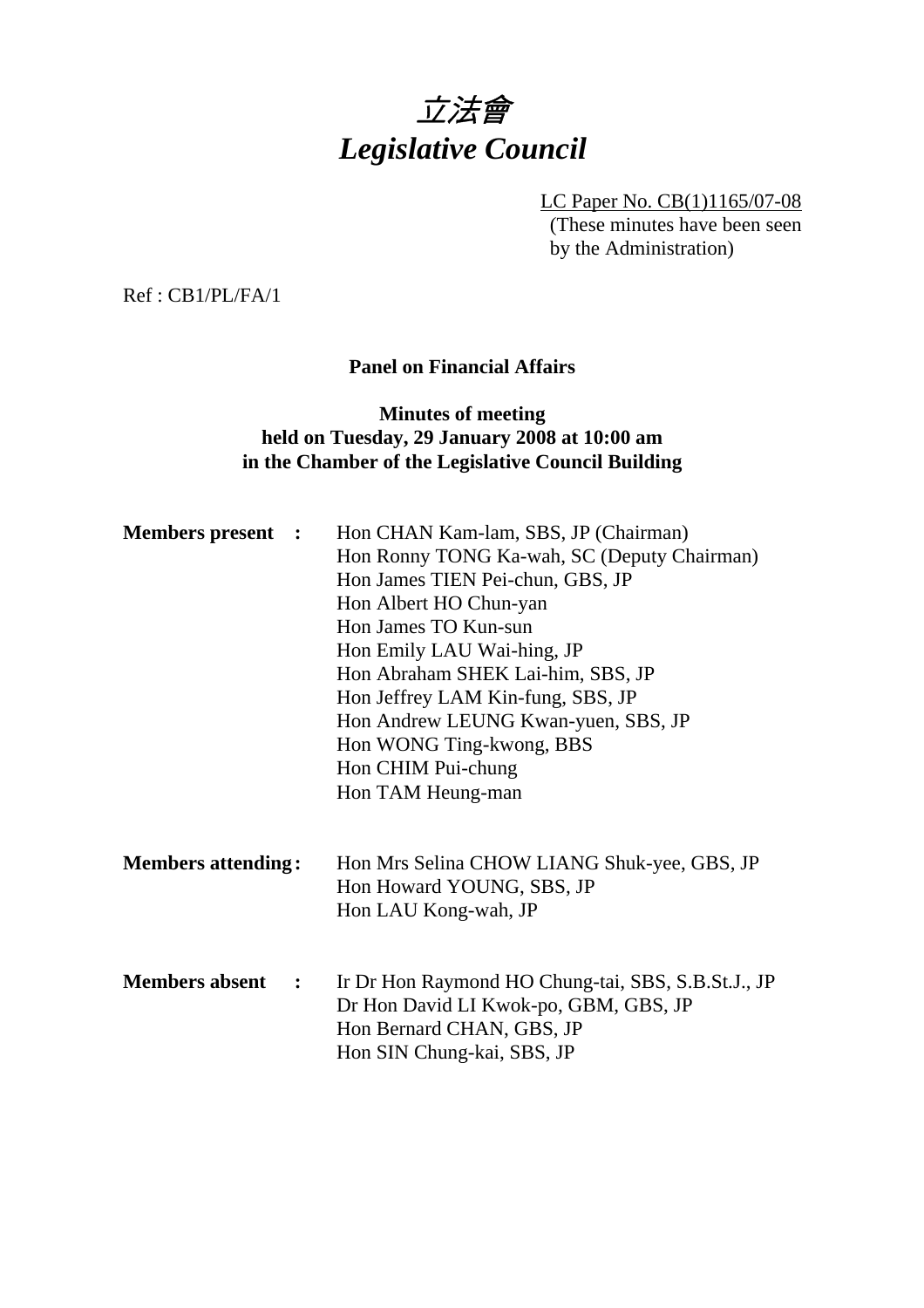| <b>Public officers</b><br>$\ddot{\cdot}$<br>attending | <b>Agenda Item IV</b>                                                 |
|-------------------------------------------------------|-----------------------------------------------------------------------|
|                                                       | <b>Hong Kong Monetary Authority</b>                                   |
|                                                       | Mr Joseph YAM, GBS, JP<br><b>Chief Executive</b>                      |
|                                                       | Mr Eddie YUE, JP<br>Deputy Chief Executive                            |
|                                                       | Mr Raymond LI, JP<br><b>Acting Deputy Chief Executive</b>             |
|                                                       | Ms Julia LEUNG, JP<br><b>Acting Deputy Chief Executive</b>            |
|                                                       | <u>Agenda Item V</u>                                                  |
|                                                       | <b>Hong Kong Monetary Authority</b>                                   |
|                                                       | Mr Arthur YUEN, JP<br><b>Executive Director (Banking Supervision)</b> |
|                                                       | Mr Nelson MAN<br>Head (Banking Supervision)                           |
|                                                       | <b>Civil Service Bureau</b>                                           |
|                                                       | Ms LEE Mei-mei, Mimi<br>Deputy Secretary for the Civil Service 3      |
| <b>Clerk in attendance:</b>                           | <b>Miss Polly YEUNG</b><br>Chief Council Secretary (1)5               |
| <b>Staff in attendance:</b>                           | Ms Pauline NG<br><b>Assistant Secretary General 1</b>                 |
|                                                       | Ms Rosalind MA<br>Senior Council Secretary (1)8                       |
|                                                       | Mr Justin TAM<br>Council Secretary (1)3                               |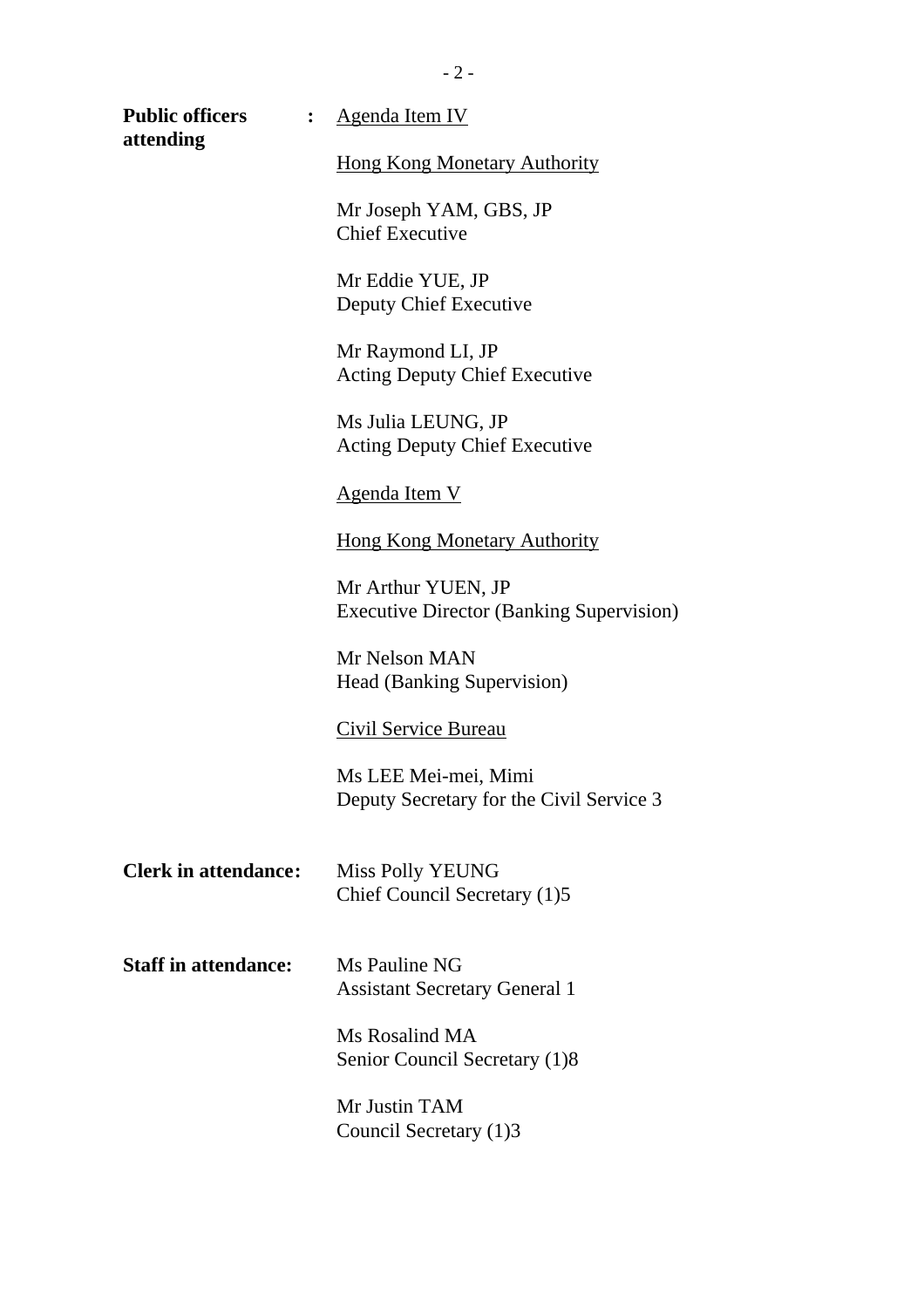### Ms Sharon CHAN Legislative Assistant (1)8

# Action **I. Confirmation of minutes of meeting and matters arising**  (LC Paper No. CB $(1)$ 663/07-08 --- Minutes of meeting on 3 December 2007 LC Paper No. CB(1)704/07-08 ⎯ Minutes of meeting on 7 January

The minutes of the meetings held on 3 December 2007 and 7 January 2008 were confirmed.

2008)

#### **II. Information papers issued since the last meeting**

| (LC Paper No. $CB(1)563/07-08(01)$ | -Mr David CARSE's letter on<br>review of the Hong Kong<br>Monetary Authority's work on<br>banking stability dated 7 January<br>2008                                  |
|------------------------------------|----------------------------------------------------------------------------------------------------------------------------------------------------------------------|
| LC Paper No. $CB(1)568/07-08(01)$  | — Administration's paper on fourth<br>quarterly report of 2007 on<br>"Employees Compensation<br>Insurance — Reinsurance<br>Coverage for Terrorism"                   |
| LC Paper No. CB(1)590/07-08(01)    | -Administration's paper on review<br>of the personalized vehicle<br>registration marks scheme                                                                        |
| LC Paper No. $CB(1)665/07-08(01)$  | -Letter dated 15 January 2008 on<br>review of the Hong Kong<br>Monetary Authority's work on<br>banking stability from the Panel<br><b>Chairman to Mr David CARSE</b> |
| LC Paper No. $CB(1)665/07-08(02)$  | - Hong Kong Monetary Authority's<br>reply dated 22 January 2008 on<br>review of its work on banking<br>stability)                                                    |

2. Members noted that the above papers had been issued for the Panel's information.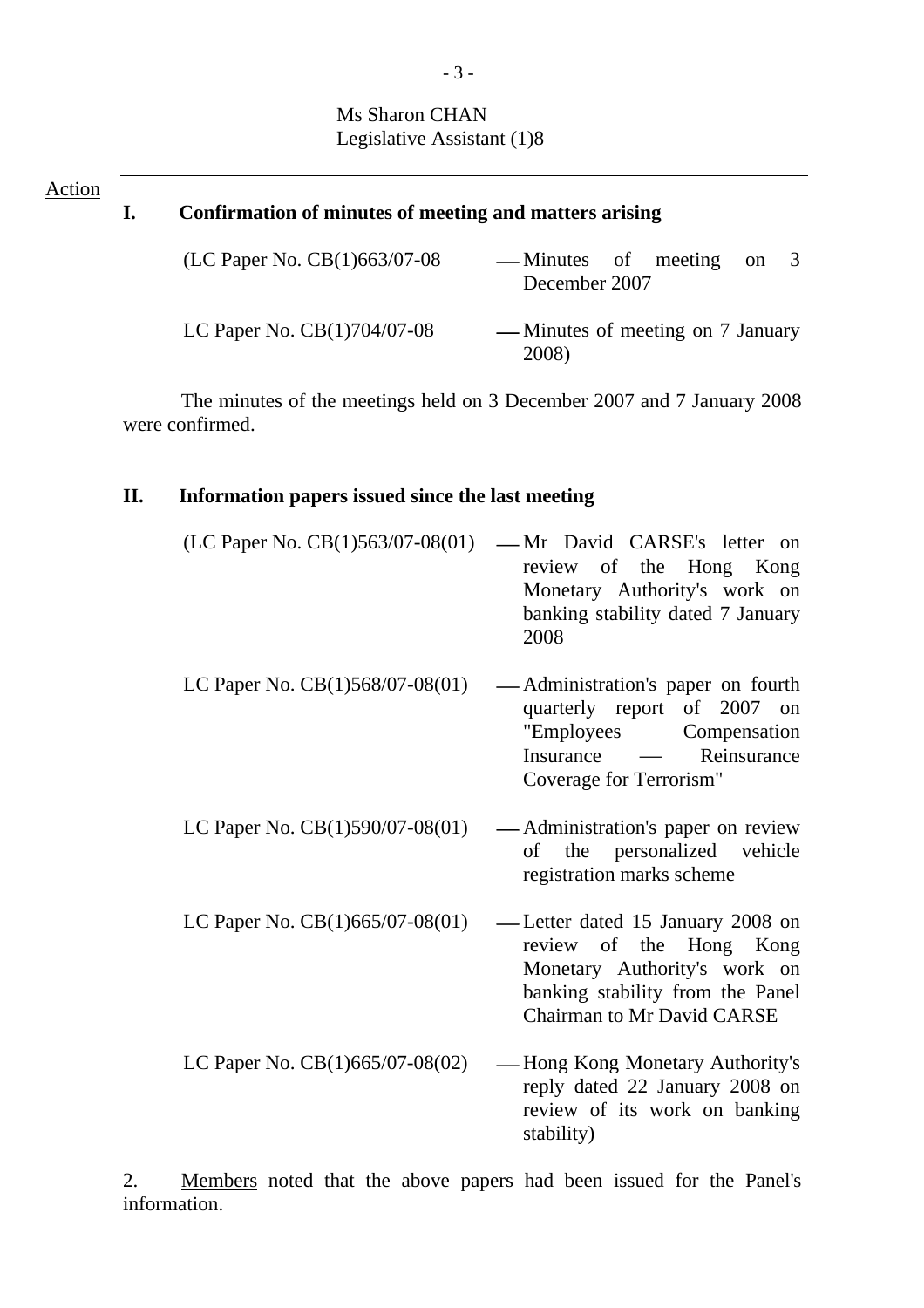#### **III. Date of next meeting and items for discussion**

| $(LC$ Paper No. $CB(1)662/07-08(01)$ — List of outstanding items for |            |  |  |  |  |
|----------------------------------------------------------------------|------------|--|--|--|--|
|                                                                      | discussion |  |  |  |  |

LC Paper No.  $CB(1)662/07-08(02)$  — List of follow-up actions)

#### Regular meeting in March 2008

3. Members agreed that the Panel meeting originally scheduled for 3 March 2008 would be re-scheduled to be held on Thursday, 28 February 2008 at 8:30 am and that the following items be scheduled for discussion:

- (a) Budget of the Securities and Futures Commission for the financial year of 2008-2009; and
- (b) Review of the Personalized Vehicle Registration Marks Scheme.

(*Post meeting note*: Notice of the meeting re-scheduled for 28 February 2008 was issued to members vide LC Paper No. CB(1)727/07-08 on 1 February 2008.)

#### **IV. Briefing on the work of the Hong Kong Monetary Authority**

(LC Paper No.  $CB(1)662/07-08(03)$ —Paper provided by the Hong Kong (Updated version) Monetary Authority

LC Paper No.  $CB(1)726/07-08(01)$  — Speaking note of Mr Joseph YAM, Chief Executive of the Hong Kong Monetary Authority)

4. The Chairman informed member that the written information provided by the Hong Kong Monetary Authority (HKMA) was received on 24 January 2008, instead of 22 January 2008 which was the deadline for the provision of papers for the Panel meeting. The Chairman noted that the late provision of paper was due to the necessity of incorporating information on the latest development of the financial markets in the United States (US) and Europe, which happened on 22 January European time and US time, and the reaction of the Hong Kong market on 23 January 2008. The Chief Executive of the Hong Kong Monetary Authority (CE/HKMA) agreed with the Chairman that papers should be submitted to the Panel in a timely manner in accordance with the established practice as far as practicable.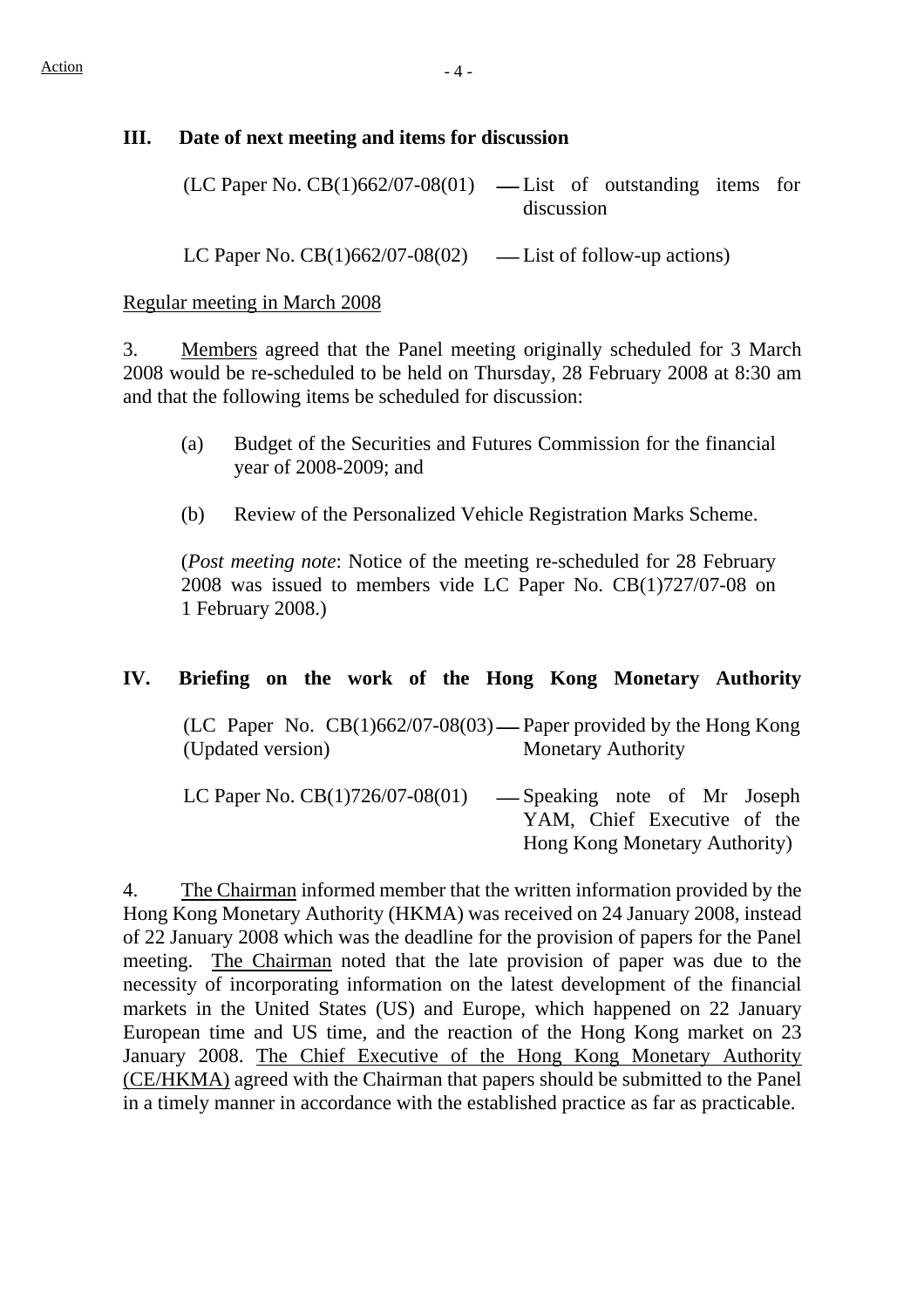#### Briefing by the Hong Kong Monetary Authority

5. At the invitation of the Chairman, CE/HKMA gave a power-point presentation on HKMA's key areas of work. In this connection, he also recapped that at the last meeting in November 2007, he had cautioned about the widespread impact of the US sub-prime crisis and stressed the need for proper risk management.

- (a) On currency stability, HKMA had conducted market operations to buy US dollars and sell Hong Kong dollars when the spot exchange rate strengthened towards the strong-side Convertibility Undertaking and when the Undertaking was triggered in late October. As a result, the Aggregate Balance expanded, interbank interest rates declined and their negative spreads against US dollar interest rates widened. Since November 2007, the Hong Kong dollar spot exchange rate had weakened to around the central rate of 7.80, the discount of the 12-month forward exchange rate from the spot exchange rate had been roughly stable, showing that the Link Exchange Rate (LER) System was operating effectively.
- (b) On the monetary and financial conditions of Hong Kong, HKMA launched a tap issue of 91-day Exchange Fund (EF) Bills, totalling HK\$6 billion on 11 January 2008, which had helped to meet the increased demand for EF papers and satisfy banks' intraday liquidity needs. The Monetary Base remained fully backed by foreign reserves as the additional issuance of the EF Bills simply represented a shift within the Monetary Base from the Aggregate Balance to the EF Bills. The gap between the 1-month Hong Kong interbank offered rate and the yield of the EF paper with a remaining maturity of one month had narrowed to about 100 basis points in mid-January 2008 from about 400 basis points in mid-December 2007. Nevertheless, the stability of the currency of Hong Kong was still facing a number of potential risks and vulnerabilities, including the US sub-prime crisis, the monetary and financial conditions on the Mainland and inflation.
- (c) On the US sub-prime crisis, property prices in the US would probably continue to go down. Various relief measures including the proposed "fiscal stimulus package" proposed by the US Government might help to reduce the impact of the sub-prime crisis on the US economy, thereby reducing the adverse impact on the trading partners of US through the trade channel. The recent financial turbulence had not caused any systemic concerns on Hong Kong's banking system and the real economy. Nevertheless, given the uncertainties in the developments of the global financial markets and the global economy, Hong Kong could be affected through both the real-economy and the financial-market channels. Under the trend of globalization, the "decoupling theory" which tried to differentiate the performance of emerging markets in Asia from that of the developed markets in the US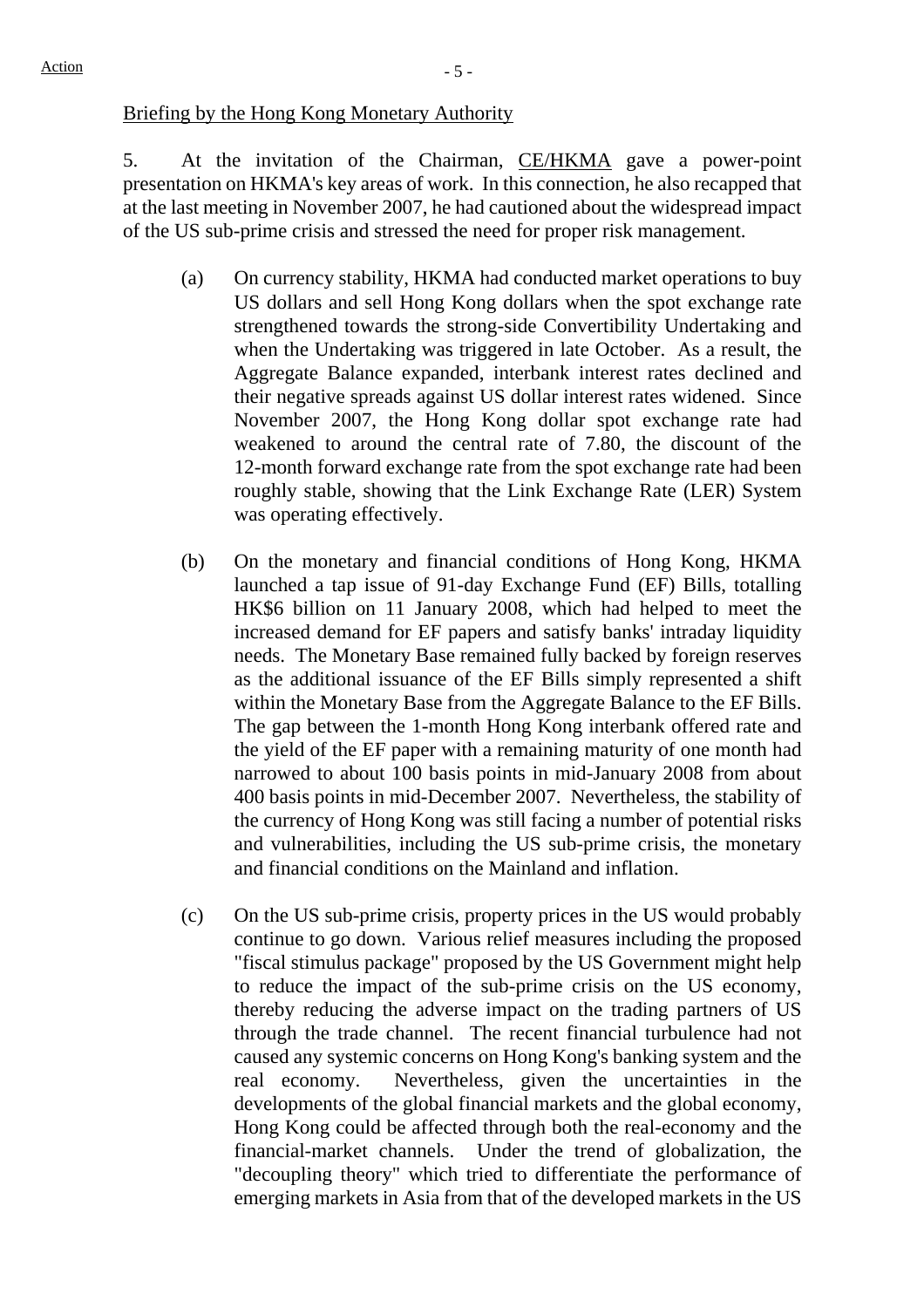and Europe would be unlikely to apply in reality. HKMA had put in place guidelines on risk management for authorized institutions (AIs) and provided its expert analyses on financial issues to market participants and investors. With proper risk-management, the monetary and financial systems of Hong Kong should be capable of coping with market volatilities arising from global uncertainties.

- (d) As to the Mainland factor, administrative measures implemented on the Mainland, while being able to achieve the desired results of stabilizing prices under the current economic structure of the Mainland, might increase the cost for tackling the problem of inflation in the long run. The financial markets of Hong Kong might remain volatile in response to news and developments on the Mainland but these would be unlikely to cause systemic problems to the robust financial system in Hong Kong. Nevertheless, people with businesses on the Mainland should stay alert to the possible impact of various administrative measures on their business operations, such as a sudden cut in the source of capital.
- (e) Regarding inflation in Hong Kong, the year-on-year headline inflation rate increased to about 3.4% in November 2007. Key drivers of inflation included surges in food prices and rents. Being an externally oriented economy, inflation in Hong Kong would inevitably be in line with the global trend, notably its major trading partners. Moreover, robust economic growth would give rise to inflation and maintaining the growth in labour productivity could partly offset the inflationary pressure. Consumer prices were expected to rise further, alongside with the positive economic outlook of Hong Kong, continued reduction in unemployment rate, strong domestic demand and the higher inflation rates of the two largest trading partners of Hong Kong, i.e. US and the Mainland.
- (f) On banking sector performance, the average consolidated capital-adequacy ratio of banks was 13.6% as at end September 2007, indicating that the capital position of the banking industry remained strong and well above the international standard. The number of residential mortgages in negative equity continued to decline as property prices rose. Hong Kong banking sector's asset quality remained in very good shape amid the financial turbulence in the US arising from the sub-prime crisis. While the US sub-prime crisis would be unlikely to have a systemic impact on the Hong Kong banking sector, the profitability of individual banks with exposures to sub-prime or structured investment vehicles would be affected after taking into account the provisions to be set aside for these exposures. Hong Kong's banking system was robust, healthy and well regulated but HKMA considered it a good time to review how it could further strengthen its work in regulating the banking system. It had informed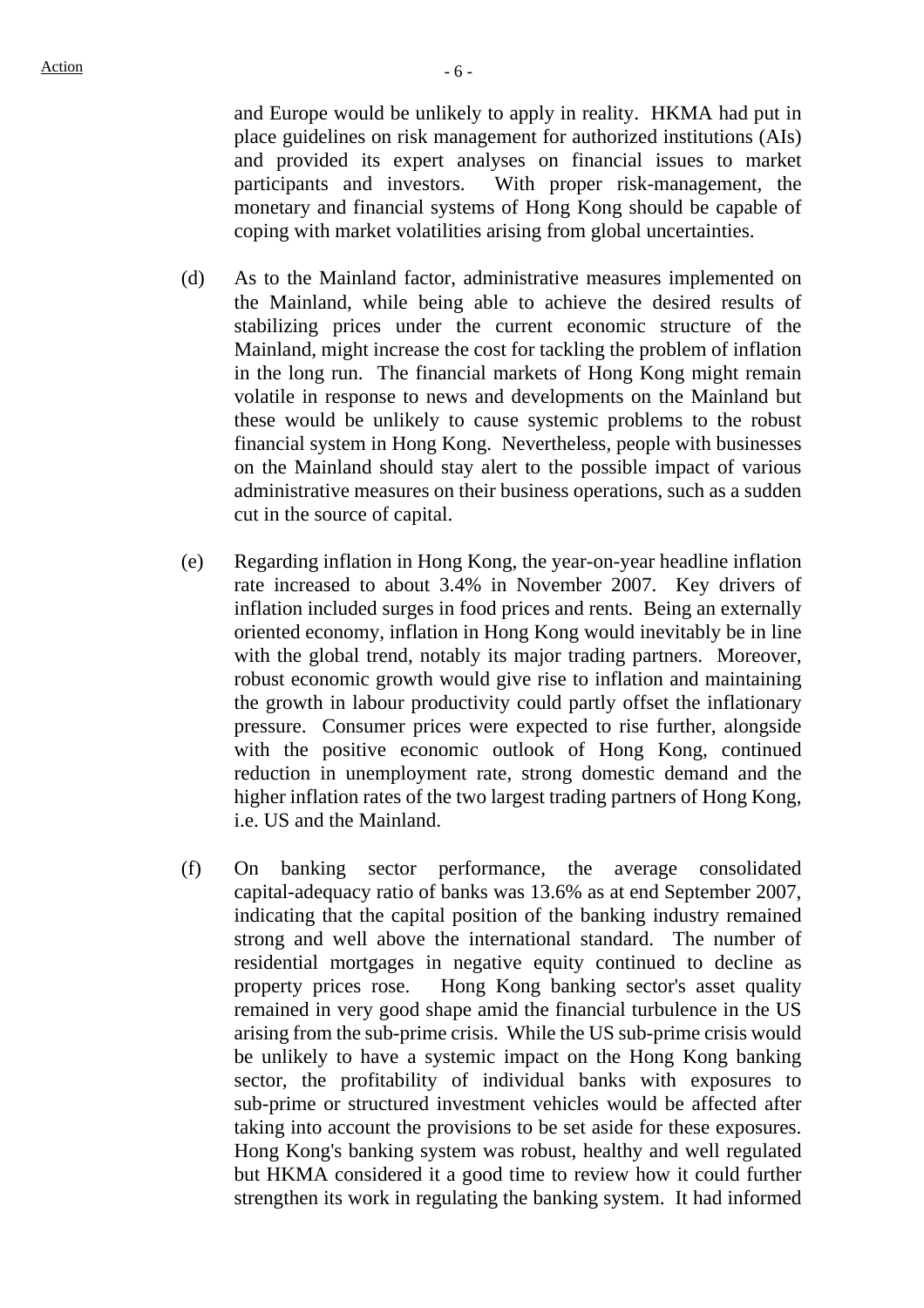members of its plan to conduct a "health check" on the banking system at the last briefing. HKMA had appointed Mr David CARSE as consultant to conduct the review, which was expected to be completed in the second quarter of 2008.

- (g) On the financial market infrastructure, the electronic trading platform for EF Bills and Notes was launched on 11 December 2007. The payment system maintained its smooth and efficient operation. Daily average Hong Kong dollar real time gross settlement turnover in 2007 grew by 52% to \$879 billion, compared with \$579 billion in 2006. HKMA's work of overseeing the clearing and settlement systems was subject to review by an independent Process Review Committee which reported to the Financial Secretary (FS) on an annual basis.
- (h) On maintaining the status of Hong Kong as an international financial centre, HKMA's work focused on enhancing regional and Mainland cooperation. HKMA participated actively in promoting the development of a mutually-assisting, complementary and interactive relationship between the financial markets of Hong Kong and the Mainland. Concrete proposals in this regard included promoting Renminbi business in Hong Kong and using Hong Kong as a platform for the orderly outflow of Mainland capital.
- (i) On management of EF, it should be noted that EF was not a pure investment fund and its investment strategy had to be consistent with the statutory objectives of the Fund. The performance of EF should be assessed against the investment benchmark set by the Financial Secretary on the advice of the Exchange Fund Advisory Committee (EFAC). The investment return of EF had exceeded the investment benchmark since 1999 when the benchmark was introduced. The outstanding investment performance of EF in 2007 had just been announced but the outlook for 2008 would not be so favourable in the light of global market uncertainties.

6. CE/HKMA took the opportunity to express his concern about high staff turnover in HKMA in the recent years, notably in divisions responsible for overseeing the financial markets and the banking industry. It was gratifying to note that notwithstanding the increasing workload and pressure resulting from a tight manpower situation, staff of HKMA had exercised professionalism and made the best endeavours to perform their duties, as evidenced partly by the good performance of EF last year. CE/HKMA informed members that he would invite the Governance Sub-committee of EFAC to examine and address the manpower problem in accordance with the established mechanism.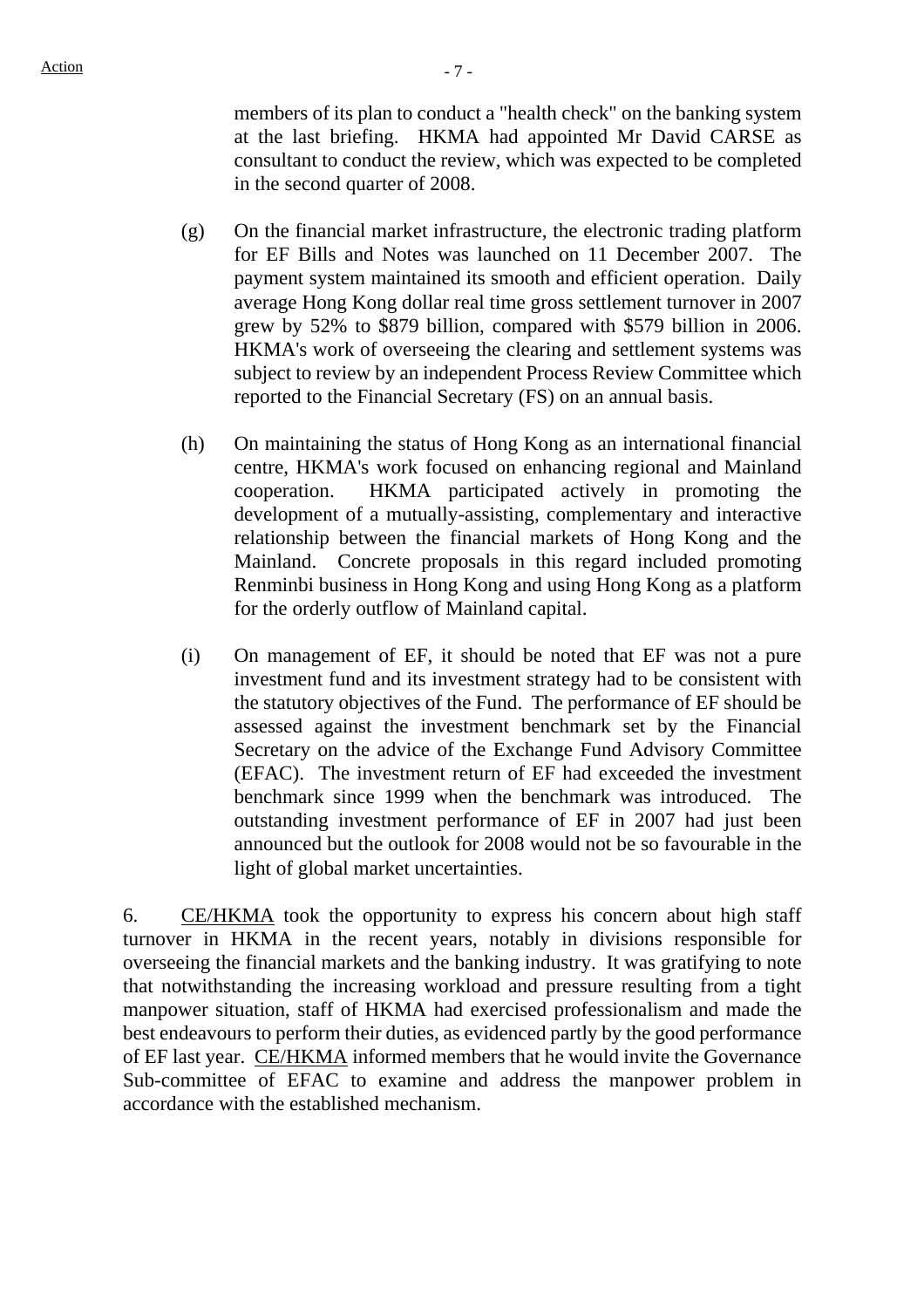#### Discussion

### *Impact of external factors on the economy of Hong Kong*

7. Regarding the US sub-prime crisis on the US economy and the administrative measures implemented by the Mainland authorities, Mr Jeffrey LAM was concerned about the difficulties faced by businessmen in assessing and coping with the risks of these pulling forces on the economy of Hong Kong. He sought CE/HKMA's view on the impact of the aforesaid factors on the economic development of Hong Kong and the outlook of Hong Kong's economy for 2008. Mr Andrew LEUNG expressed similar concern about the inflationary pressure faced by Hong Kong alongside the inflation on the Mainland and in the US. Mr WONG Ting-kwong was concerned about the adverse impact arising from negative interest rate in Hong Kong like that in the 1990s in the wake of successive and sharp cuts in interest rates in US.

8. In response, CE/HKMA advised that the economic forecast for 2008 would be provided in the upcoming 2008-2009 Budget to be announced in February. From the perspective of maintaining monetary and banking stability, HKMA had done some analyses on the economic and financial developments on the Mainland and in the US. He pointed out that credit tightening arising from the US sub-prime crisis would slow down the US economy and the possibility of a recession could not be ruled out. The economic development on the Mainland might also slow down as a result of the implementation of the administrative tightening measures. The economy of Hong Kong would inevitably be affected by the economic developments of these two largest trading partners. Hence, 2008 was expected to be a more difficult year for Hong Kong and when compared with that in 2007, the economic growth would likely slow down.

9. As to the concern about negative interest rate, CE/HKMA advised that while this phenomenon was unusual, Hong Kong would inevitably be subject to the impact of the economic developments of the US and the Mainland, given its externally oriented economy. If the US sub-prime crisis worsened and triggered off economic recession in the US, consumer prices would be under pressure to drop and the interest rate would be cut further down. He nevertheless pointed out that in a situation of negative interest rate in which interest on savings deposits was lower than consumer price inflation, consumption would likely be boosted and this would add to inflationary pressure. Such pressure however would be cushioned against the background of a slowing down economy. CE/HKMA also drew members' attention to the phenomenon of mortgage interest rates being lower than the rate of increase in residential property prices, resulting in negative mortgage interest rate. In the past decades, real mortgage interest rates had been very volatile, reflecting the volatility of property prices in Hong Kong. This volatility probably had something to do with the limited supply of land and the relatively long time lag for the supply of property to catch up with demand.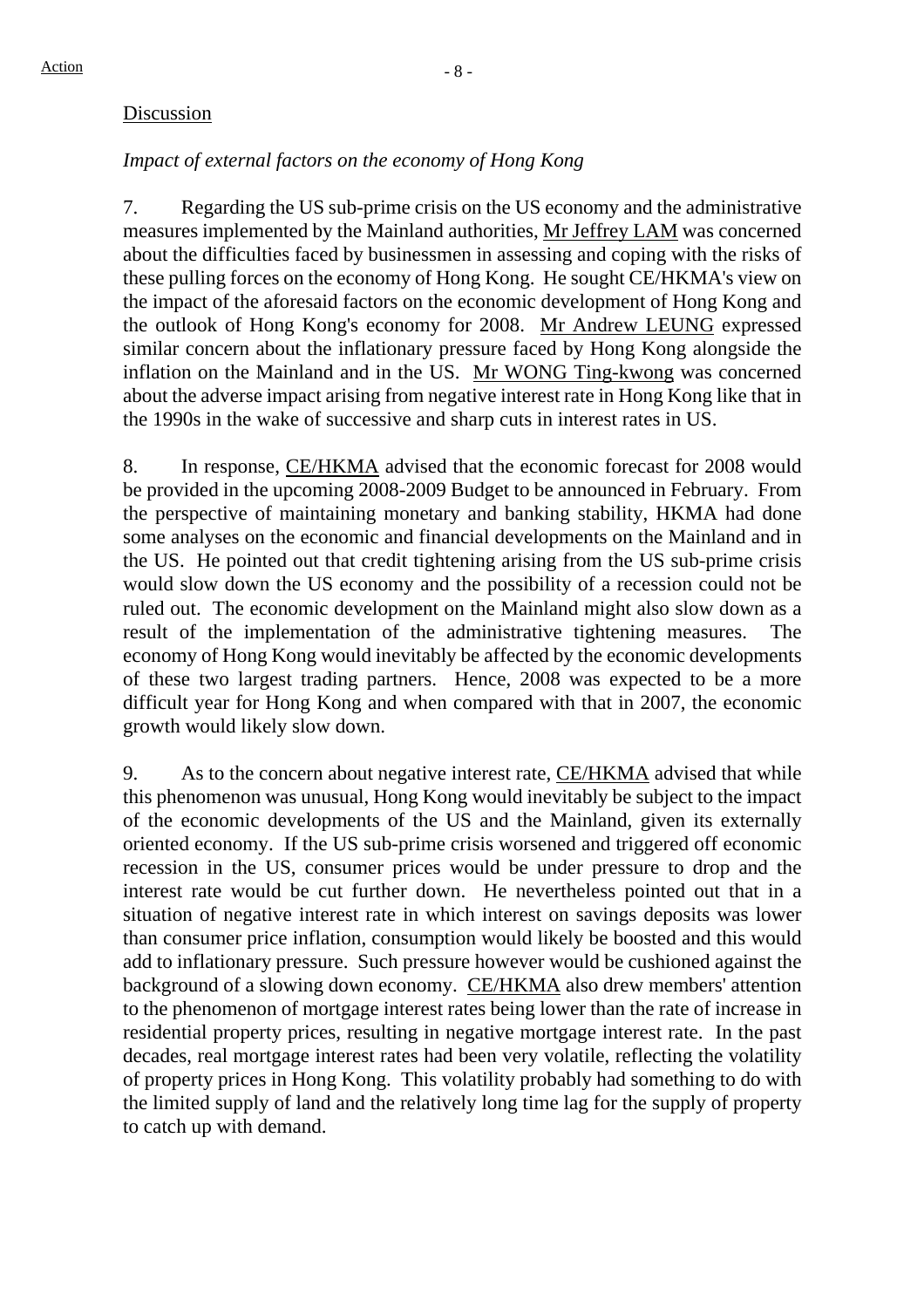10. Mr Jeffrey LAM was concerned about the impact on the business and banking sectors of Hong Kong if the US sub-prime crisis worsened. He enquired about HKMA's measures in assisting the banking sector to face the uncertainties and in ensuring banking stability. In reply, CE/HKMA advised that the recent financial turbulence arising from the sub-prime crisis would not have any systemic impact on Hong Kong's banking sector. Based on the information submitted by locally incorporated banks, their aggregate exposure to the US sub-prime mortgage market was limited, constituting less than 1% of the total assets of the banking sector. Nevertheless, in case of a hard-landing of the US economy and if the housing difficulties spilled over to other sectors of the economy, such impact on the Hong Kong economy could be more significant. HKMA had called on banks to put in place proper risk-management in their business operation.

11. Mr CHIM Pui-chung also expressed concern about the impact of the US sub-prime crisis on the financial markets of Hong Kong and its developments. In response, CE/HKMA explained that sub-prime mortgages referred to mortgage loans given to borrowers whose repayment ability was doubtful. The sub-prime mortgage market had developed in the US against the background of rapid financial innovation and a search-for-yield behaviour in a low-interest-rate environment in the face of rising property prices in the recent years. CE/HKMA recapped that he had provided an extensive analysis on the US sub-prime crisis in his last briefing for the Panel held on 8 November 2007. He also invited interested members and the public to refer to a number of Viewpoint articles on the subject available on HKMA's website. At the request of the Chairman, HKMA undertook to provide a list of the relevant Viewpoint articles for members' reference after the meeting.

(*Post-meeting note*: Eight Viewpoint articles related to the US sub-prime mortgage problem provided by HKMA was issued to members vide LC Paper No.CB(1)757/07-08 on 1 February 2008.)

12. Referring to the proposed "fiscal stimulus package" announced by the US President in mid-January 2008, Mr Andrew LEUNG was concerned whether these proposed measures could effectively counter the escalating risks of economic slowdown in the US and the possible impact, if any, on the economy of Hong Kong. In response, CE/HKMA said that if the proposed measures under the "fiscal stimulus package" could effectively avert recession in the US, the economy of Hong Kong could benefit both through the trade channel and the financial-markets channel. While the effectiveness of the proposed measures in relieving families in repaying their mortgage loans and in boosting the housing market was yet to be ascertained pending the announcement of further details, the US housing market was confronted by other threats in the development of the sub-prime crisis when reports on an increasing number of foreclosure were released.

13. Referring to recent speculations that the "through train" scheme for individual Mainland investors to invest in Hong Kong equities (the "through train" scheme) would be launched shortly, Mr Ronny TONG enquired whether CE/HKMA had any latest information in this regard. Mr TONG noted that the investing public had been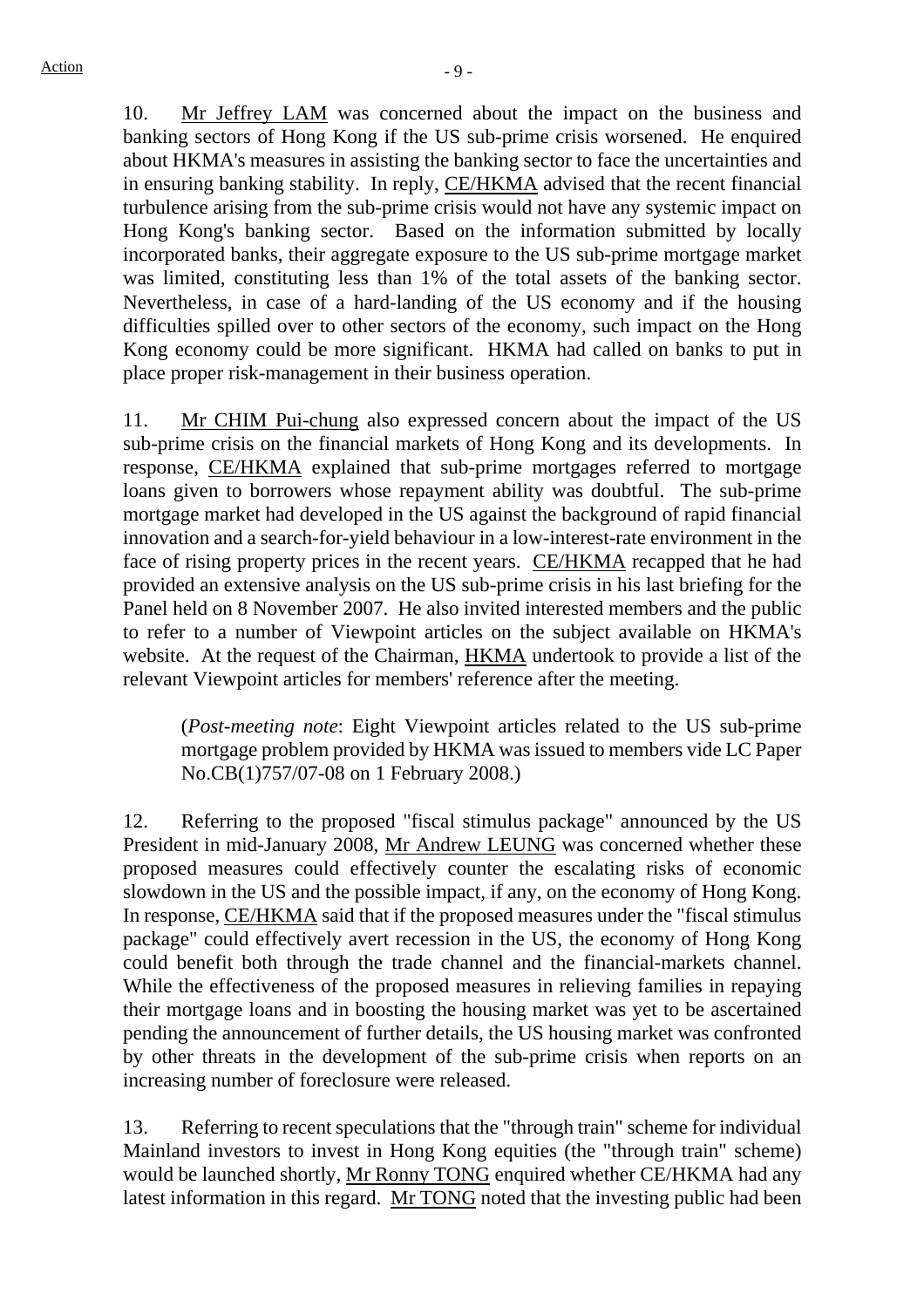looking forward to the positive effect of the capital inflow under the scheme on the stock market of Hong Kong. He was concerned whether the launching of the scheme had been held up due to policy or technical considerations of the Mainland authorities.

14. In reply, CE/HKMA said that he did not have information on when the "through train" scheme would be launched. He pointed out that while the investing public might have their expectations on the benefits of the "through train" scheme on the Hong Kong stock market, from the perspective of the Mainland authorities, the scheme was regarded as one of the measures to facilitate the orderly outflow of capital. He advised that the orderly outflow of capital would be necessary for the monetary and financial developments on the Mainland, which could be achieved through the implementation of a number of measures such as the Qualified Domestic Institutional Investors Scheme and the proposed "through train" scheme. The recent financial turbulence arising from the US sub-prime crisis and the uncertainties facing the global economy might cause concern to the Mainland authorities about the risks of transmitting these financial problems through the financial-markets channel if new measures were implemented to facilitate the outflow of capital at this point of time. On whether the "through train" scheme would be launched within 2008, CE/HKMA reiterated that he did not have information in this regard.

#### *Coping with risks during market volatilities*

15. Mr Jeffrey LAM was concerned about the volatility of the stock market and how investors could exercise proper risk-management if market volatility would continue through 2008. In reply, CE/HKMA said that given the changing market sentiments in response to new developments in the global markets, it was expected that the stock market would remain volatile in the near future. CE/HKMA pointed out that all relevant parties including individuals, institutional investors and financial regulators needed to stay alert under such volatile market environment. In this connection, it was important for financial institutions to conduct regular stress-testing to ensure proper risk-management. Responding to Mr Jeffrey LAM's further enquiry on the Government's holding of the shares of the Hong Kong Exchanges and Clearing Limited (HKEx), CE/HKMA stressed that the HKEx shares had been acquired as part of the strategic holding of EF, instead of an investment of EF to seek short-term gain.

16. Noting the impact of the financial turbulence arising from the US sub-prime crisis and the recent volatility of the Hong Kong stock market**,** Ms Emily LAU enquired whether the recent developments had caused any regulatory concern. She also asked whether the Government had any plan for market intervention and if so, the threshold that would trigger such intervention. In reply, CE/HKMA advised that whether the Government would intervene into the financial market was a matter for the decision of FS. He highlighted that notwithstanding market volatilities, there was so far no structural problem in the financial markets which warranted market intervention by the Government similar to what had taken place during the Asian financial crisis in 1997-98 when there was double play by the speculators in both the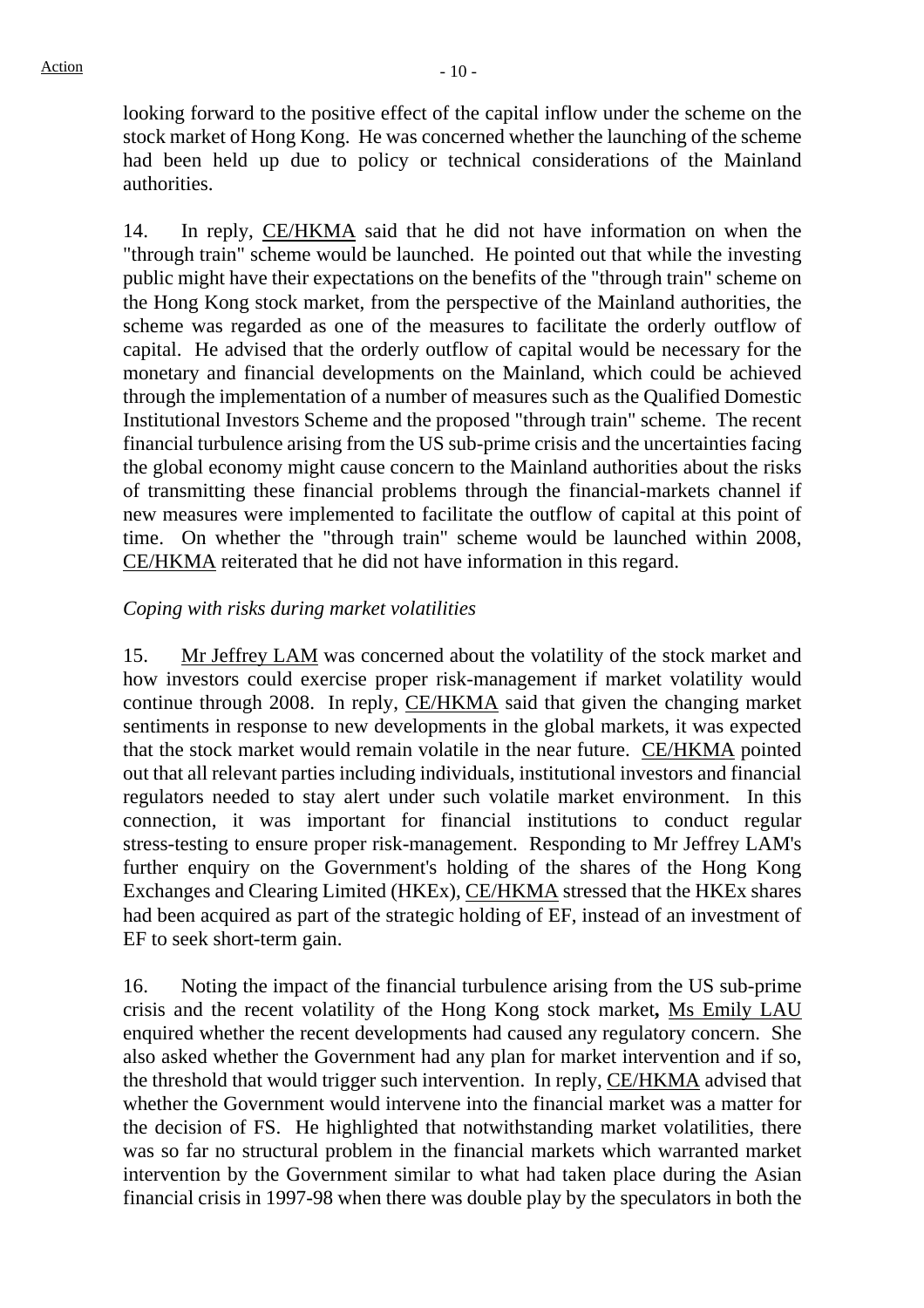equity futures market and interbank market. HKMA had from time to time reminded investors to ensure proper risk-management in their investment. HKMA's banking supervision work focused on ensuring that AIs had put in place proper risk-management systems and practices. Responding to Ms Emily LAU's question on whether the impact of the sub-prime crisis would be covered in the review of HKMA's work on banking stability, CE/HKMA advised that HKMA had conducted internal studies on the impact of the sub-prime crisis. Nevertheless, for the purpose of the review, the sub-prime crisis would likely be one of the test cases for examining the resilience of the banking sector to different crisis situations as well as the handling by HKMA from the supervisory perspective, rather than as a subject under review.

17. Mr Albert HO was concerned whether the development of derivatives products had helped some institutional investors to hedge their investment risks on the one hand, but made small investors with insufficient knowledge about the products to suffer greater losses on the other. Mr HO expressed concern about investor education in this regard and enquired whether HKMA and/or the Securities and Futures Commission (SFC) had detected any sign of market manipulation through investment in derivatives.

18. In reply, CE/HKMA advised that the prices of derivatives were subject to greater fluctuations than equity prices in a volatile market and it could be used by investors for hedging and managing their risks. Signs of market manipulation, if any, could be assessed from the trend of investment in the market as to whether there was high concentration in a certain derivative. HKMA was keeping track of the investment trend in derivatives and so far, had not detected any sign of concentration which gave rise to regulatory concern. While investor education was under the purview of SFC, HKMA stood ready to assist SFC in the promotion of investor education where appropriate.

19. Miss TAM Heung-man was concerned whether the recent volatilities of the stock market was the result of withdrawal of capital by overseas institutional investors to cope with the tight credit position in their home countries. She asked whether HKMA was aware of the problem of any capital outflows and measures, if any, to assist the banking sector to cope with the problem.

20. In response, CE/HKMA remarked that the possibility of overseas institutions trying to recall funds from the Hong Kong financial markets could not be ruled out given that there were free flows of capital in and out of the Hong Kong market. He nevertheless highlighted that under Hong Kong's free economy, market forces played a vital role in stock prices and in bringing them to reasonable levels. The strong exchange rate of the Hong Kong dollar vis-à-vis the US dollar indicated that at the present stage, capital outflow was not an issue of concern for Hong Kong.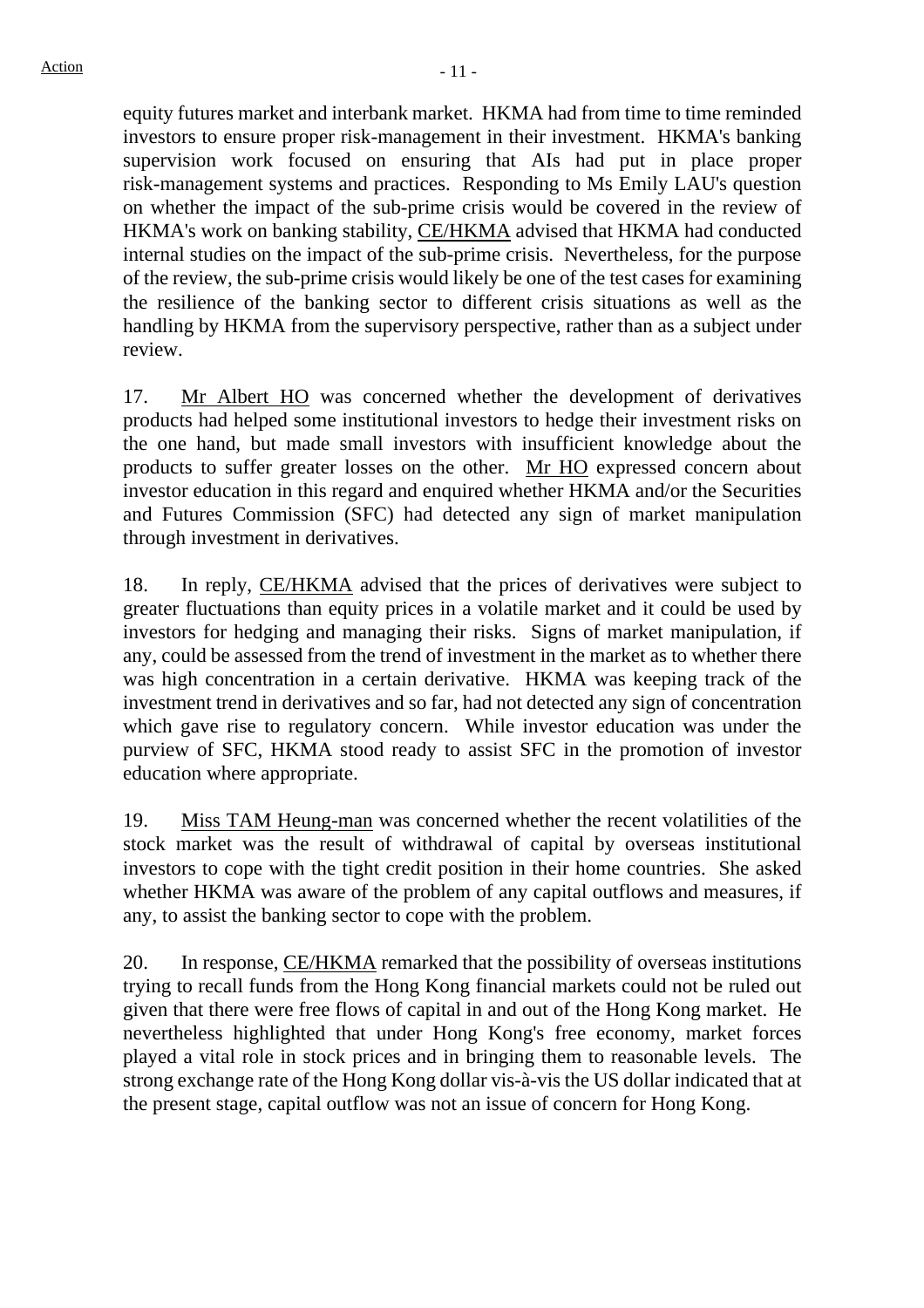#### *HKMA's work on banking supervision*

21. Mr Ronny TONG referred to the recent incident in which a trader of Societe Generale was allegedly involved in conducting fraudulent stock market transactions. He expressed concern about the regulatory safeguards in place in Hong Kong to prevent similar illicit deals in the operation of AIs. In response, CE/HKMA advised that through the collaborated efforts of HKMA and the banking industry, good industry practices as well as industry codes and guidelines had been put in place to ensure proper management of operational risks of AIs. CE/HKMA nevertheless pointed out that despite laws or regulations, it could not be guaranteed that illicit acts and breaches would never occur.

22. Mr Albert HO was concerned about the provision of basic banking services to the general public, notably those in the lower income strata, in the light of banks' branch closures for cost reduction and for concentration of resources in providing services to high-net-worth customers. In this connection, Mr HO was of the view that HKMA's mandate in banking supervision should be expanded to cover customer protection and welfare. He asked whether this would be examined in the current review on HKMA's work on banking stability. In response, CE/HKMA answered that the review would also look into these issues.

#### *Inflation in Hong Kong*

23. Mr Albert HO noted with concern that given its externally oriented economy and the limited scope under the LER System for an autonomous interest rate policy to achieve consumer-price stability, little could be done to contain the inflationary pressure faced by Hong Kong. In this connection, Mr HO enquired whether controlling the levels of Government fees would be a feasible measure to curb inflation, in addition to implementing infrastructure projects to boost economic growth. In reply, CE/HKMA said that Government expenditure and revenue measures would have an impact on the economy. FS was responsible for the management of public finances and would oversee the economic development of Hong Kong from a macro-perspective. He believed that the Government would continue to devise appropriate measures to facilitate various economic sectors to cope with challenges posed by uncertainties in the global economy.

#### *Management of the Exchange Fund*

24. Miss TAM Heung-man pointed out that the Government had accumulated a substantial amount of surplus in the fiscal reserves account and the accumulated surplus of EF. She was concerned whether HKMA would assess the adequate level of foreign reserves to be maintained in EF so that the Government could consider transferring the amount in excess to the General Revenue Account for implementing measures to return wealth to the people. While appreciating that HKMA had achieved a good investment return for EF in 2007, Ms Emily LAU expressed similar concern about the large surplus topping \$1,000 billion held by the Government.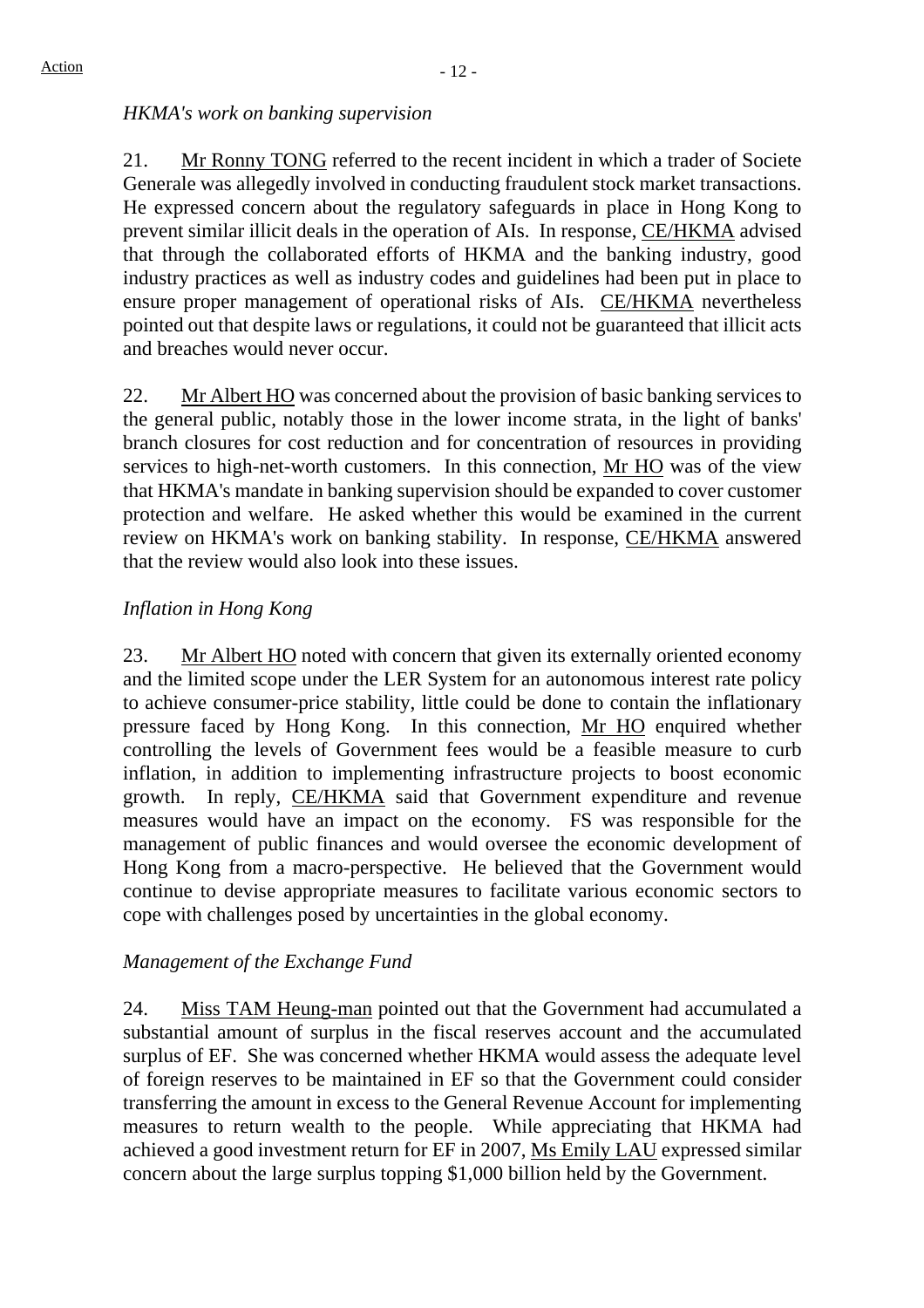25. In reply, CE/HKMA advised that the issue of maintaining an "adequate" level of foreign reserves for safeguarding currency stability of Hong Kong was a complicated one given the uncertainties in the global markets which might give rise to unpredictable impacts on the financial markets of Hong Kong. For instance, the impact of the sub-prime crisis had spilled over to areas other than mortgage lending. It was not clear when the turmoil in the US and Europe would subside. So far the contagious effects on the emerging markets in Asia had been limited, presumably because financial innovation through securitization had not taken hold as much in Asia as in developed markets. Moreover, banks in Hong Kong had managed their risks in mortgage business in a cautious manner. However, if the global economy was exposed to the serious adverse impact of the developed markets, a substantial amount of fiscal reserves might be needed for Hong Kong to maintain its financial and monetary stability in a highly turbulent environment.

26. The Chairman asked whether the revised income-sharing arrangement between the fiscal reserves and EF was a more desirable one in terms of stability for the Treasury's share of investment income. In reply, CE/HKMA advised that under the revised income-sharing arrangement, the fiscal reserves placed with EF would be paid an annual fee at a pre-determined rate fixed each year, being the higher of the average annual rate of return of EF's investment portfolio in the past six years, or the average annual yield of three-year EF Notes of the preceding year. The fixed rate of fee payment to Treasury for 2007 was 7% and the full-year payment was \$27.6 billion. The revised income-sharing arrangement would provide stability and predictability to the Treasury's share of investment income. While the Treasury's share would have been more than \$27.6 billion for 2007 under the previous income-sharing arrangement as the investment return of EF for 2007 was higher than 7%, the fixed rate of fee payment to the Treasury for 2008 would be higher than 7% as the lower rate recorded in 2001 would be discarded and the good return of 2007 would be taken into account in the computation of the fixed rate of fee payment for 2008 and subsequent years.

#### *Staff turnover in HKMA*

27. Noting CE/HKMA's remarks that HKMA was facing the problem of high staff turnover, Ms Emily LAU enquired about the possible measures to be considered by the Governance Sub-committee of EFAC to tackle the problem. Pointing out that the remuneration of HKMA staff was already on the high side compared with the staff of other financial regulators, Ms LAU was concerned whether pay rise would be contemplated as one of the measures to attract and retain staff. In reply, CE/HKMA advised that the problem of staff turnover faced by HKMA was quite acute, with an overall turnover rate of about 10% and even higher rates in certain grades. The Governance Sub-committee would examine measures to tackle the problem of staff turnover and make recommendations in due course.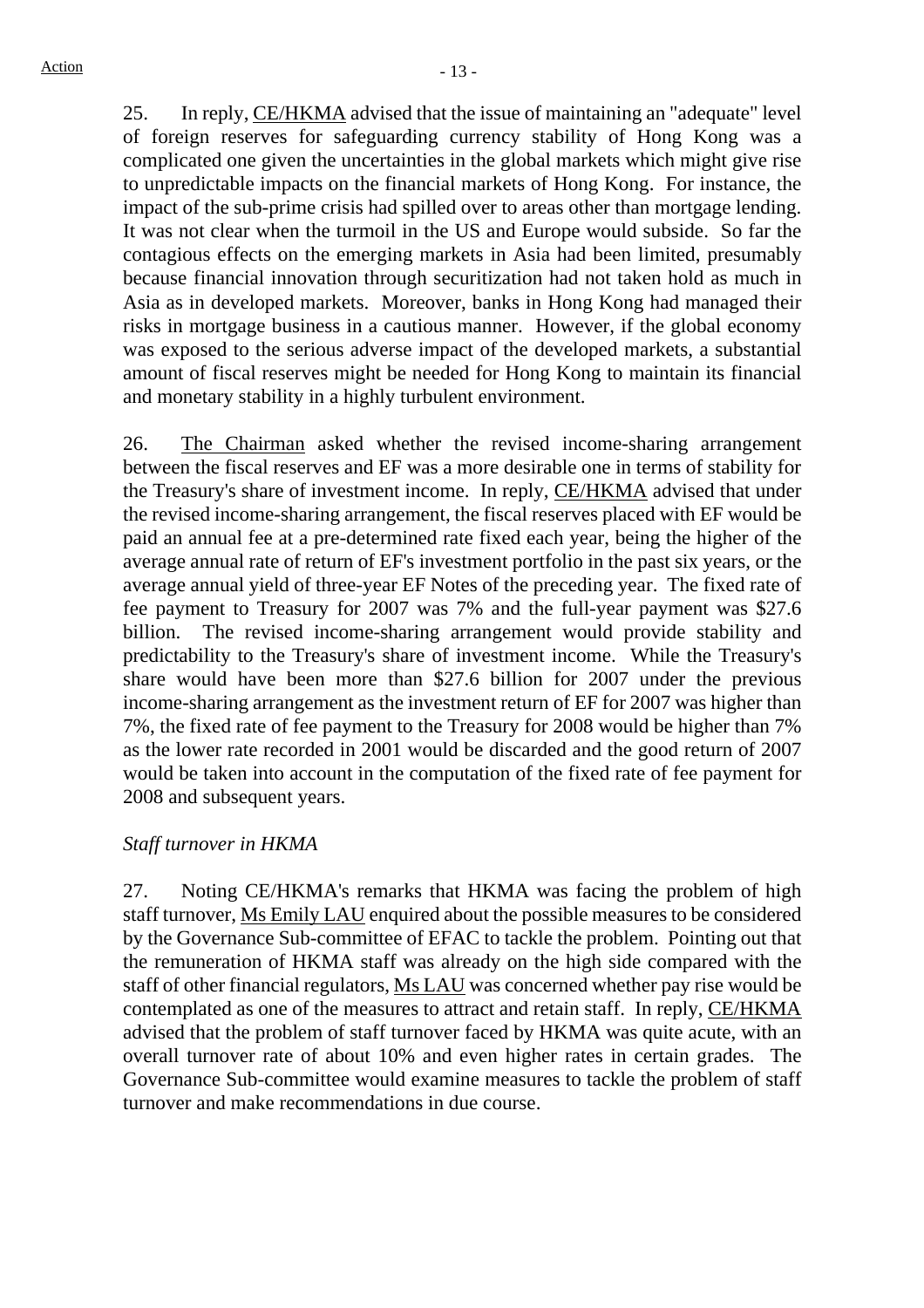| V. | The 70% mortgage cap on residential property |  |
|----|----------------------------------------------|--|
|    |                                              |  |

- $(LC$  Paper No.  $CB(1)662/07-08(04)$  Hong Kong Monetary Authority's written response on issues and questions to be addressed in connection with the 70% mortgage cap on residential property
- LC Paper No.  $CB(1)662/07-08(05)$  The Hong Kong Association of Banks' written response on the 70% mortgage cap on residential property
- LC Paper No.  $CB(1)706/07-08(01)$  Civil Service Bureau's paper on guidelines and arrangements to safeguard against conflict of interests of civil servants
- LC Paper No.  $CB(1)706/07-08(02)$  Hon LAU Kong-wah's question on "The guideline capping the loan-to-value ratio for residential mortgage lending at 70%" raised at the Council meeting on 16 January 2008
- LC Paper No.  $CB(1)559/07-08$  -Background Brief on the 70% mortgage cap on residential property prepared by the Legislative Council **Secretariat**
- LC Paper No.  $CB(1)382/07-08(01)$  Paper on issues/questions to be addressed in connection with the 70% mortgage cap on residential property prepared by the Legislative Council Secretariat)

Briefing by the Hong Kong Monetary Authority

28. At the invitation of the Chairman, the Executive Director (Banking Supervision), Hong Kong Monetary Authority (ED/HKMA) highlighted salient points in HKMA's responses to issues and questions raised by the Panel in relation to the 70% mortgage cap on residential property, as follows:

(a) The 70% loan-to-value (LTV) ratio for residential mortgage lending was first initiated by certain leading banks in Hong Kong in November 1991. The practice was then adopted by other banks as a voluntary risk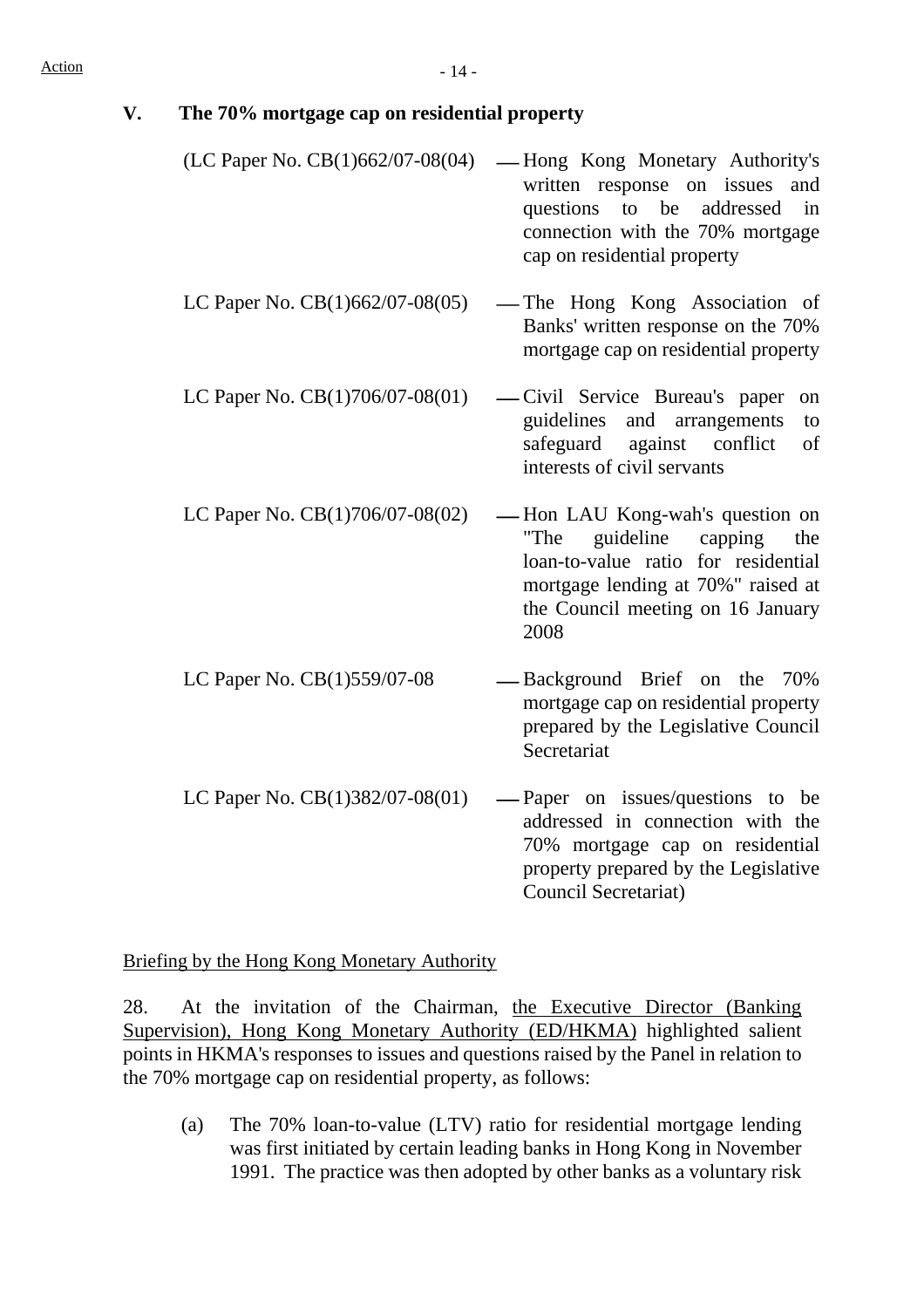management measure and evolved into an industry standard. HKMA supported the practice and continued to do so.

- (b) The 70% LTV ratio generally applied to all residential mortgage loan applications, regardless of the occupation or background of the borrowers. Circumstances where authorized institutions (AIs) might exceed the 70% LTV ratio included: (i) proper risk assessment for the concerned loan had been conducted and the risk of the excess portion of the mortgage loan was properly managed, e.g. covered by additional collateral or mortgage insurance; (ii) residential mortgages granted to staff of AIs as housing benefit; and (iii) to facilitate borrowers in negative equity to refinance their residential mortgages with a lower mortgage rate so as to reduce their mortgage repayments, HKMA had allowed AIs to refinance such residential mortgages by granting up to 100% of the market value of the mortgaged property since October 2001.
- (c) HKMA monitored whether AIs had adequate risk-management systems to ensure the effective implementation of HKMA's supervisory requirements and industry standards through on-site examinations and off-site reviews. In respect of residential mortgage lending, HKMA conducted on-site examinations to assess, among other things, AIs' implementation of the 70% LTV ratio. These on-site examinations mainly covered AIs more active in the mortgage market or those in respect of which HKMA had supervisory concerns. HKMA's supervision work focused on the adequacy of AIs' risk-management measures rather than the commercial relationship between AIs and their customers. Since the introduction of the 70% LTV requirement in 1991, the supervisory efforts of the HKMA had been stepped up over time in response to changes in the condition and product features of the residential mortgage loan market.

29. ED/HKMA advised that the implementation of the 70% LTV ratio had contributed to the maintenance of banking stability in Hong Kong during economic downturn and fluctuations of property prices in the past decade or so. HKMA was satisfied that in general, AIs had complied with the 70% LTV ratio in managing their risk in mortgage lending. He further said that HKMA staff were bound by the secrecy provision in section 120 of the Banking Ordinance (BO) (Cap. 155) from public disclosure of information obtained in the performance of their duties. ED/HKMA therefore drew the Panel's attention that when responding to members' questions, he would not be able to disclose information or comment on any individual case.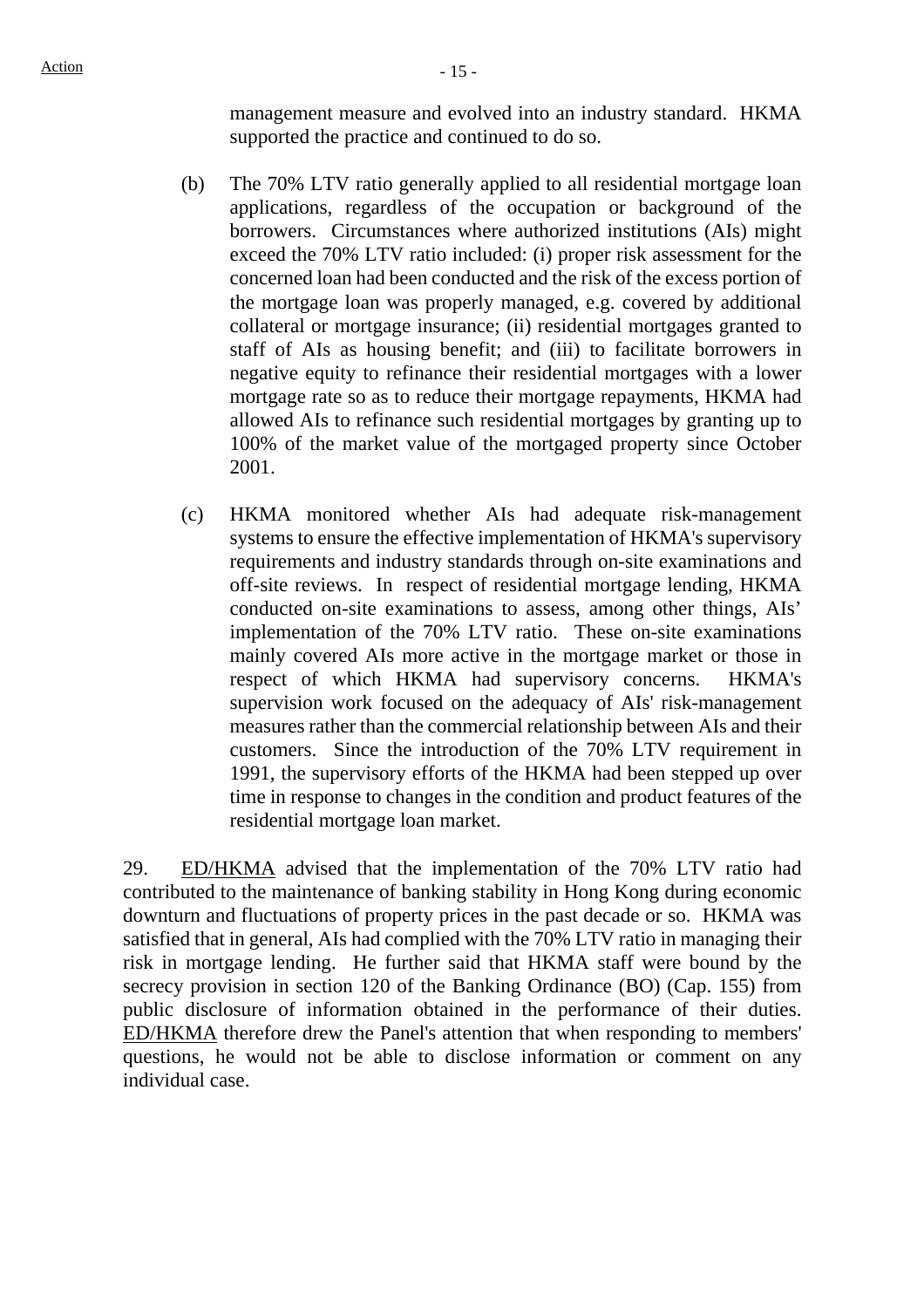#### Discussion

#### *Implementation of the 70% mortgage cap*

30. Miss TAM Heung-man was concerned about the circumstances under which AIs could exceed the 70% cap. She asked whether the LTV ratio was merely an arrangement between AIs and their customers, and whether AIs could offer residential mortgage exceeding the 70% cap where they had conducted proper risk assessment for the loan. Noting from HKMA that the implementation of the 70% LTV ratio could prevent over-lending by AIs in their mortgage business, Miss TAM enquired whether the mortgage cap could effectively curb speculative activities in the property market.

31. In response, ED/HKMA advised that the objective of the 70% LTV ratio was to ensure adequate risk management by AIs in their mortgage business, rather than to curb speculative activities in the property market. This risk-management measure had proved to be effective in achieving the objective as there had not been any significant increase in the mortgage loan delinquency rate during the ups and downs of the property market. As to the circumstances under which AIs would deviate from the 70% LTV guideline, ED/HKMA recapped his earlier briefing on the circumstances that AIs might exceed the 70% LTV ratio. He added that in case of any deviation from the 70% LTV ratio, HKMA would seek to understand from the AI concerned more details about such deviation.

32. Mr LAU Kong-wah said that in 1993, when Mrs Anson CHAN was the Chief Secretary (CS), she had obtained a 100% property mortgage loan. Mr LAU considered that her case did not fall within any of the three circumstances under which AIs might deviate from the 70% LTV ratio as mentioned in HKMA's earlier briefing. Mr LAU was gravely concerned whether the lending bank had reasonable justification to grant a property mortgage loan exceeding the 70% LTV ratio to Mrs Anson CHAN from the risk-management perspective; and if not, the supervisory actions HKMA should take to follow up the deviation.

33. In response, ED/HKMA said that he was bound by the secrecy provision under section 120 of BO from commenting on any individual case. He nevertheless explained that the circumstances set out in his earlier briefing were just examples of past cases in which HKMA had considered the deviation by AIs acceptable. However, the circumstances depicted were by no means exhaustive. As part of its supervisory work, HKMA would seek to understand from the AI concerned more details about the deviation in question. If the AI failed to provide a reasonable justification for the deviation, HKMA would assess the implications on the effectiveness of the risk-management system adopted by the AI. To the extent that the risk management standard of the AI concerned was called into question, HKMA would consider the need for appropriate supervisory measures to ensure that the AI rectified the weaknesses identified. These measures included requiring the AI to investigate the weaknesses of its risk-management system and rectify them within a prescribed time. Also, the HKMA might require the AI to appoint an external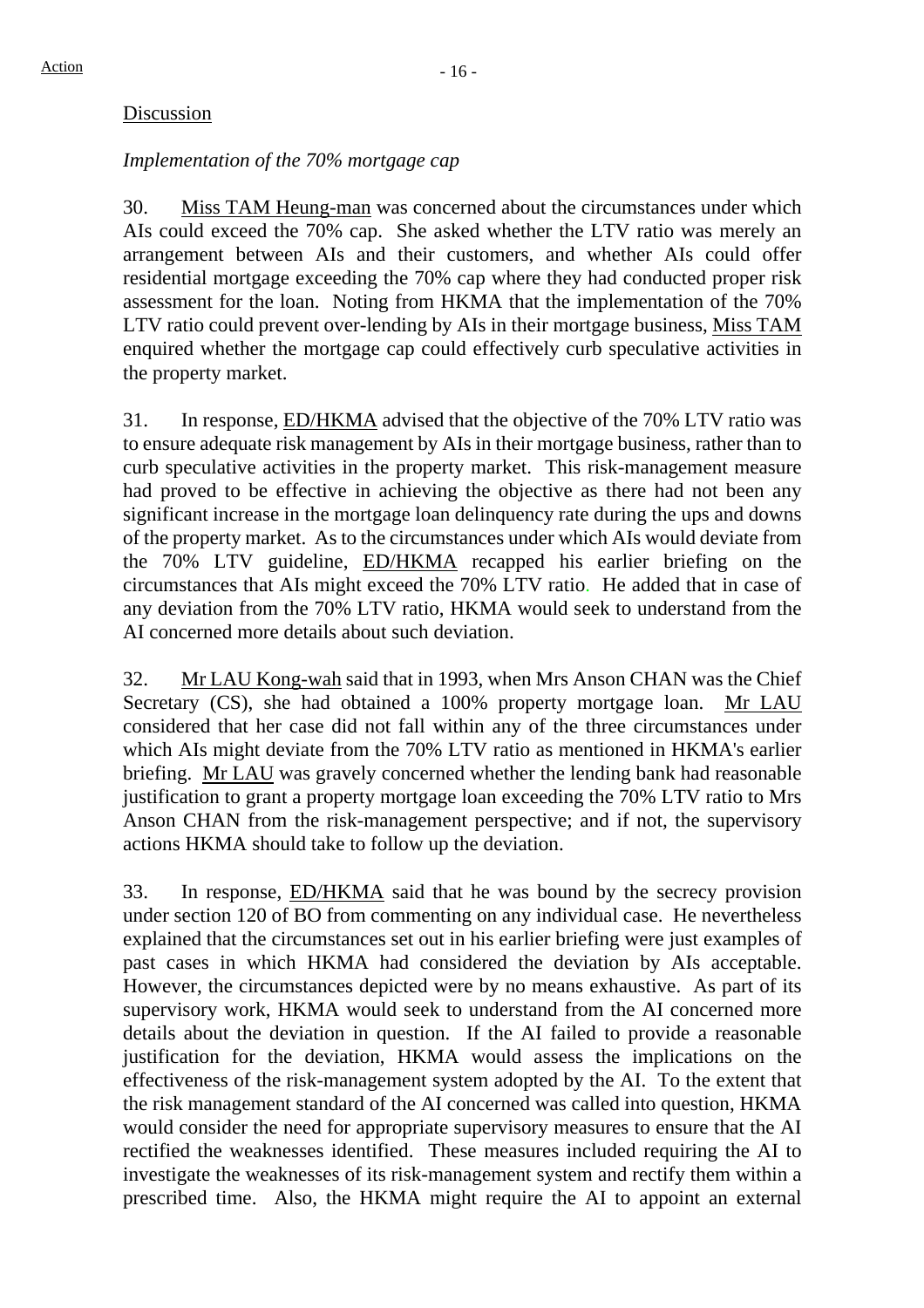auditor to review matters of supervisory concern; or escalate the matter to the AI's senior management or Board of Directors. He stressed that the supervisory focus of HKMA was on whether AIs had adequate risk management measures to ensure the effective implementation of the 70% LTV ratio standard in general.

34. Mr Ronny TONG enquired whether AIs were required to seek approval from HKMA for granting mortgage loans exceeding the 70% LTV ratio. Mr TONG also asked whether the property value referred to the purchase price or the prevailing market price of the property. He remarked that if the purchase price of the property was lower than the prevailing market price, it might be possible that a mortgage loan equivalent to 100% of the purchase price might still not exceed 70% of the market price of the property.

35. In reply, ED/HKMA advised that the onus of putting in place necessary risk-management measures was on AIs, and that the granting of mortgage loans by AIs was not subject to the approval of HKMA. HKMA would monitor the effectiveness of AIs' risk-management systems through on-site examinations and off-site reviews. He reiterated that if the risk-management standard of an AI was called into question, HKMA would consider the need for appropriate supervisory measures to help ensure that the AI rectified the weakness identified. ED/HKMA further explained that for the purpose of processing mortgage loan applications, individual AIs would normally obtain independent property valuation. HKMA could, in its on-site examinations and off-site review, make reference to the market price derived from the valuation to assess whether the AI concerned had adhered to the 70% LTV requirement. Where the market price derived from such valuation was significantly higher than the purchase price of the property, the AI concerned would need to look into the case to ascertain whether the valuation was reasonable and the relevant risks were properly managed. He nevertheless recalled that from the supervisory experience of HKMA, there were only very few cases showing a marked difference between the purchase price and the prevailing market price of a property.

36. Mr James TIEN noted that if a bank extended a mortgage loan in excess of 70% of the value of the property, it should offload the excess risk to a third party, such as by taking out insurance for the excess portion of the mortgage loan under the mortgage insurance scheme operated by the Hong Kong Mortgage Corporation Limited. He enquired whether the above arrangement would have any cost implications on the borrower. Mr TIEN was also concerned whether HKMA had issued any guidelines to banks in respect of the granting of mortgage loans in excess of the 70% LTV ratio for prestigious customers.

37. ED/HKMA stressed that as the 70% LTV requirement was directed at ensuring adequate risk management by AIs, AIs could seek to cap their risk to 70% of the property value by offloading the excess risk through insurance coverage. The insurance coverage would inevitably incur a cost on the borrower and the premium was roughly in the range of 1% to 2% of the loan amount covered. ED/HKMA advised that the 70% cap generally applied to all residential mortgage loan applications, regardless of the occupation or background of the borrowers. To avoid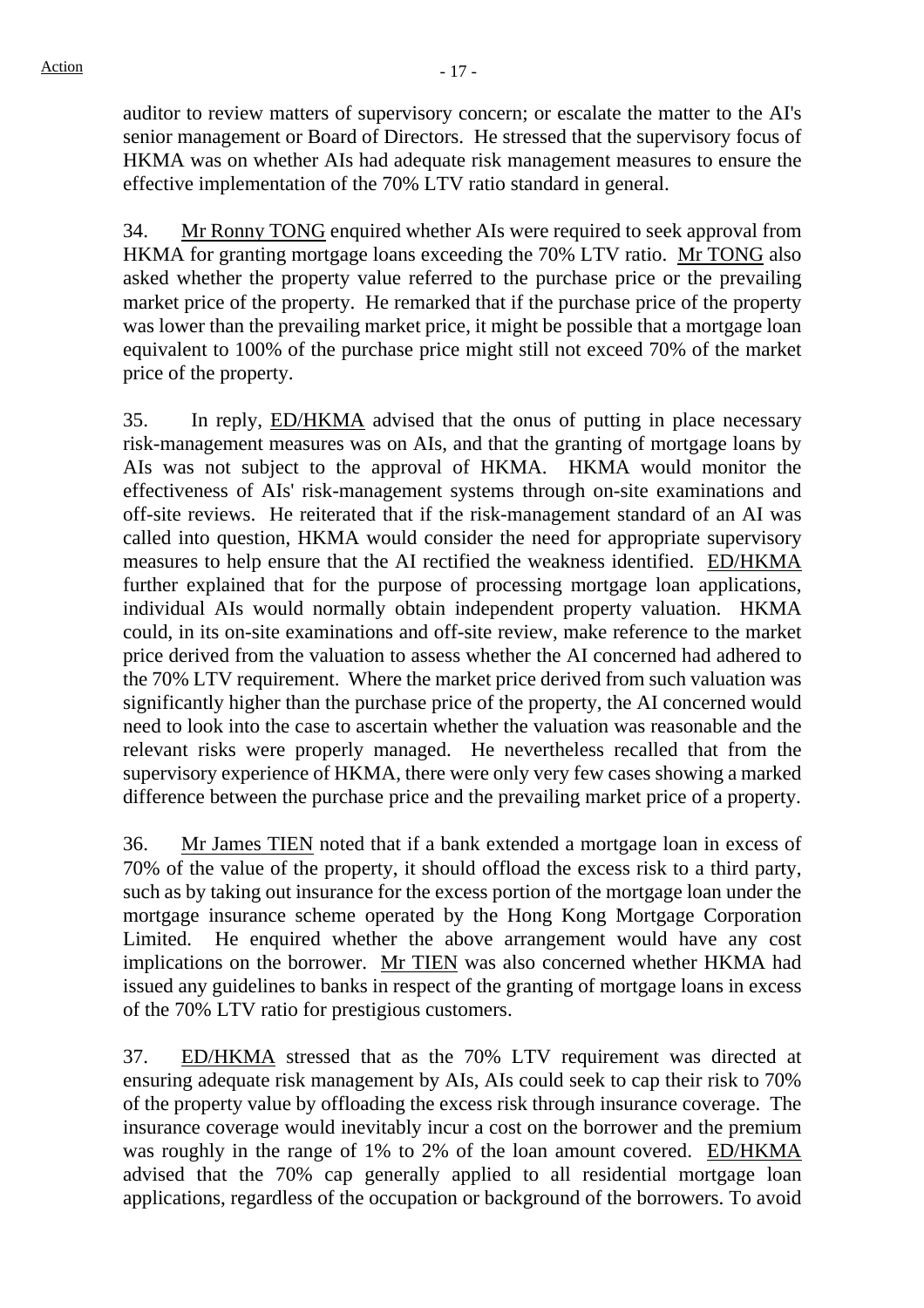banks from circumventing the 70% LTV requirement, HKMA had issued a circular in 1997 that banks should not provide any personal top-up loan to a borrower on or before the date of granting of the mortgage loan.

38. Mr Abraham SHEK was concerned about the liquidity of the banking industry back in 1993 when Mrs Anson CHAN obtained a 100% mortgage loan. In response, ED/HKMA said that while he could not recall the liquidity position of the banking industry at that time, HKMA would expect banks to observe the 70% LTV requirement in general. The liquidity position of the industry should not be a factor for consideration in this regard. In response to Mr Abraham SHEK's further enquiry, ED/HKMA said that in deciding the amount of mortgage loan offered, banks would indeed take into account relevant factors, such as the credit worthiness and repayment ability of the borrower in question and other factors relevant to their overall risk management. This said, the 70% LTV requirement should also be observed by AIs. On the number of cases in which residential mortgage loans exceeding the 70% LTV ratio were granted, ED/HKMA pointed out that collection and compilation of such statistics might require considerable resources on the part of AIs. HKMA was satisfied that AIs had in general adopted appropriate risk-management measures for the implementation of the 70% LTV ratio and so far, there was no supervisory concern warranting the collection of such statistics.

#### *Safeguards against conflict of interests of civil servants*

39. Mr LAU Kong-wah questioned why the Administration had not taken proactive action to follow up on Mrs Anson CHAN's case, given its public pledge to maintain a high standard of integrity and conduct in the civil service. Mr LAU was of the view that the Administration should demonstrate its strong commitment to upholding a high standard of integrity in the civil service, in particular among senior or top ranking civil servants, by taking necessary actions to follow up cases of suspected breaches or potential conflict of interests and providing an account of its findings to the public. In this connection, Mr LAU enquired whether there was a time limit within which the Administration must take disciplinary action against a civil servant in breach of the guidelines/ requirements on the avoidance of conflict of interests.

40. In response, the Deputy Secretary for the Civil Service, (DSCS) advised that guidelines and arrangements were in place to safeguard against conflict of interests of civil servants. A fundamental rule underlying civil service integrity was the need for civil servants to avoid any actual or potential conflict of interests. In this regard, the acceptance of advantages by civil servants was governed by legislation such as section 3 of the Prevention of Bribery Ordinance (Cap. 201) (POBO) and the Acceptance of Advantages (Chief Executive's Permission) Notice (AAN) issued by the Chief Executive. Under AAN, prescribed officers had been given general permission to solicit or accept loans made available to them in their private capacity by a tradesman or company provided that two specified conditions for the avoidance of conflict of interests were met. If either one of the conditions was not met, the civil servant would be required to apply for special approval from the relevant authority in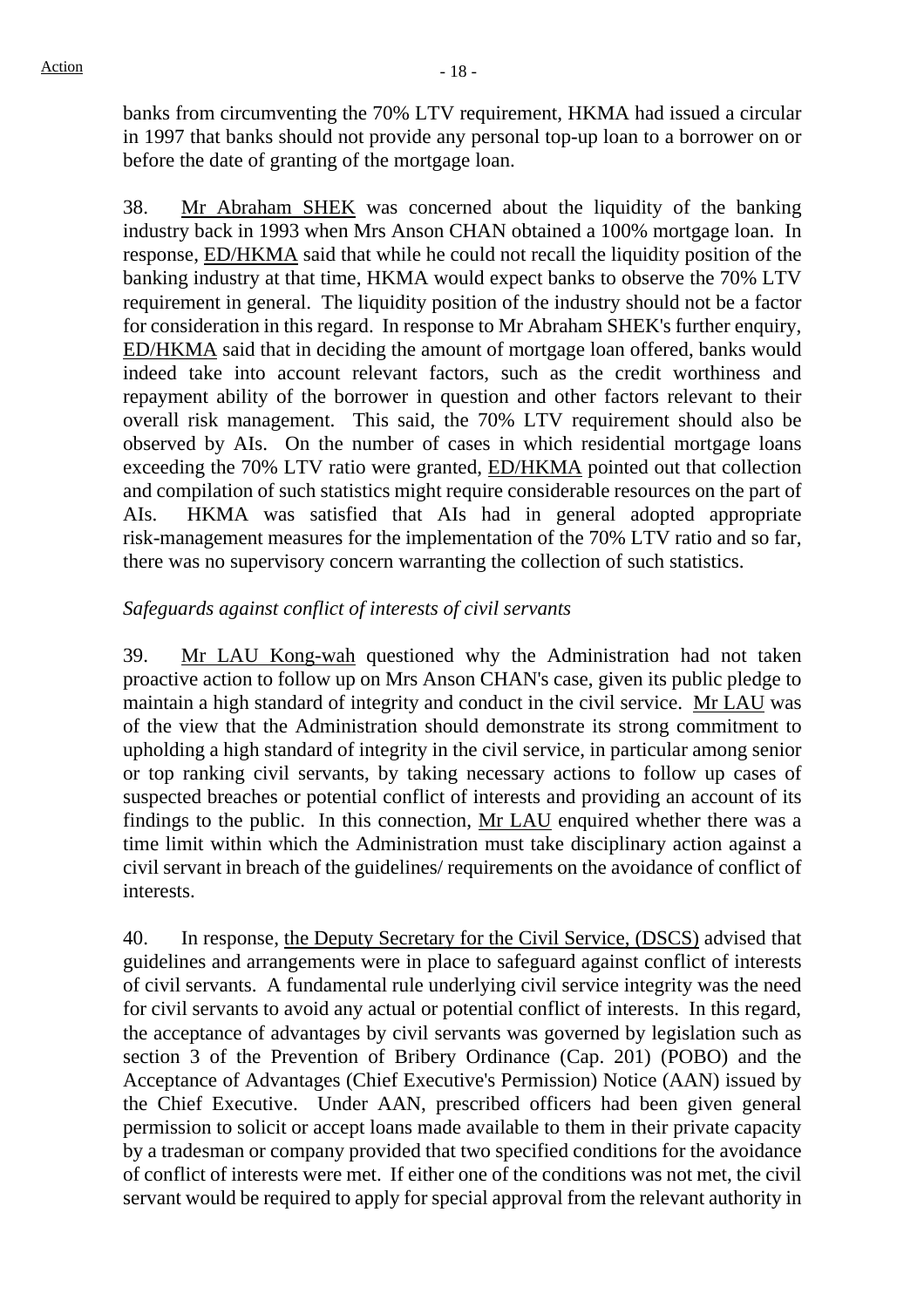the Government. One of the key considerations in assessing applications for special approval was whether the case would give rise to an actual or perceived conflict of interest. Moreover, DSCS informed members that a reporting system was in place for certain civil servants, depending on their posts, to declare private investments in and outside Hong Kong to the Government on an annual or bi-ennual basis. This reporting system, which placed the onus on civil servants, facilitated management actions in identifying and where necessary, taking safeguards against conflict of interests situations. DSCS nevertheless said that in accordance with the Administration's established practice, she would not comment on the individual case of a civil servant or ex-civil servant. She advised that disciplinary actions were not applicable to individuals who had left the civil service. However, where the breach constituted a criminal offence, the individual concerned could still be liable to criminal proceedings.

41. Mr LAU Kong-wah enquired whether prior approval had been given by Mrs CHAN's supervisor at that time, i.e. Mr Chris PATTEN, the former Governor, before she obtained the mortgage loan. Mr WONG Ting-kwong expressed similar concern. Pointing out that Mrs Anson CHAN was the incumbent CS when she obtained a 100% mortgage loan in 1993, Mr WONG doubted whether Mrs CHAN, as head of the civil service, was also subject to an oversight mechanism in respect of conflict of interests equivalent to that applicable to other civil servants. In response, DSCS informed members that the reporting system for declaration of investment was introduced in 1995, while the guidelines/measures to safeguard against conflict of interests had been in place since the 1970s. These guidelines/measures applied to all civil servants irrespective of their rank and post. She nevertheless reiterated that she was not in a position to comment on a specific case.

42. Referring to paragraph 6 of the Administration's paper (LC Paper No. CB(1)706/07-08(01)), Ms Emily LAU noted that while civil servants were required under the reporting system to declare their private investments including the acquisition of a property, there was no requirement for them to declare the mortgage details. Ms LAU expressed concern about the deterrent effect, if any, of the mechanism for safeguarding against conflict of interests of civil servants and enquired about the number of cases in which disciplinary actions had been taken against civil servants who had failed to observe the relevant requirements and/or guidelines.

43. In response, DSCS said that in designing the reporting system for declaration of investment by civil servants, the Administration had to strike a reasonable balance between the need to maintain public confidence in the integrity of the civil service on the one hand, and the rights and privacy of civil servants to private investment on the other. She pointed out that the system of declaring private investment was only part of the measures to safeguard against conflict of interests of civil servants and that there were other built-in safeguards. For example, civil servants were required to declare to their supervisors all relevant interests which conflicted, or were perceived to conflict, with their official duties; civil servants could only obtain loans in their private capacity under conditions where general permission would apply or where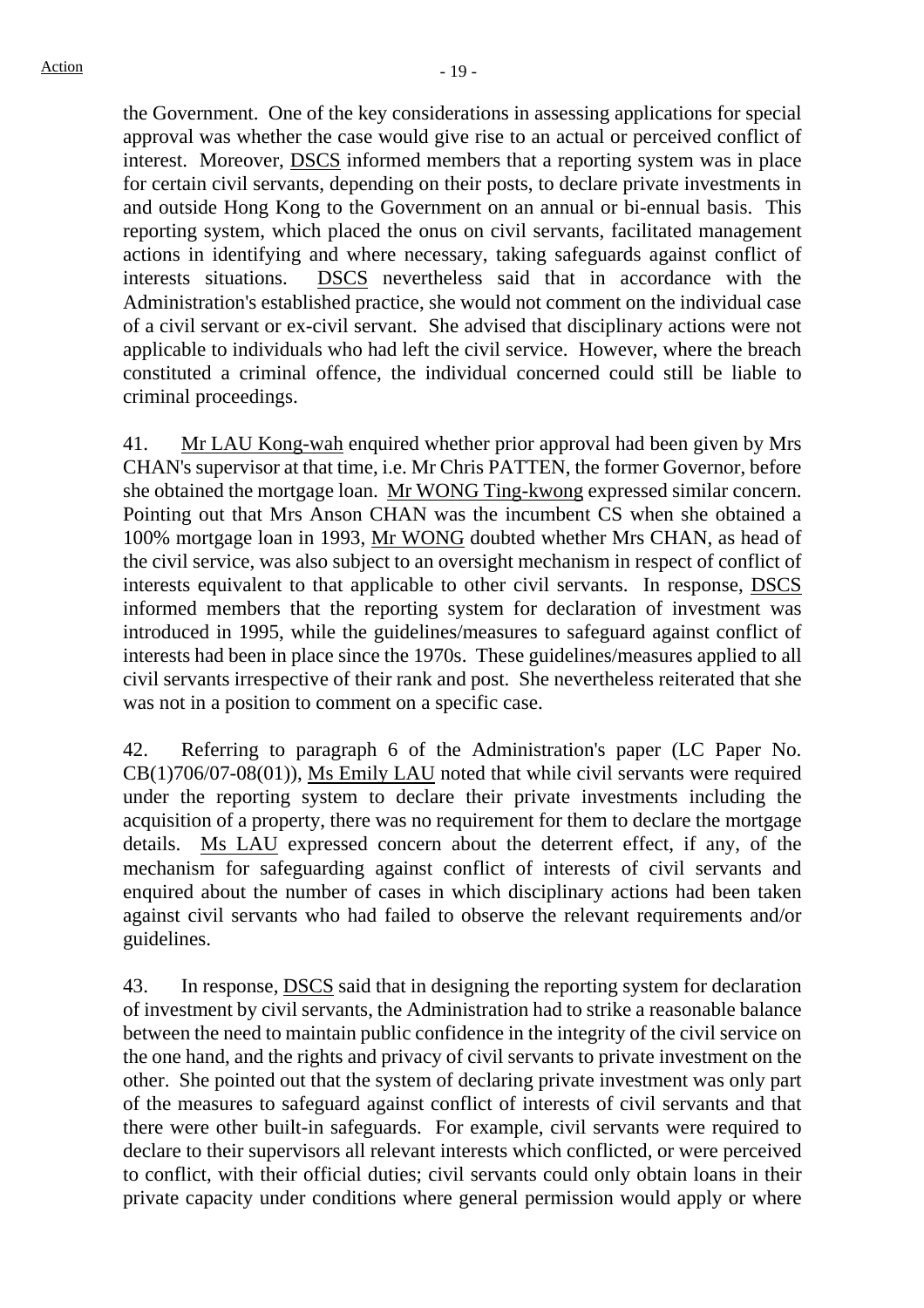special permission from the relevant authority in the Government had been obtained before they solicited or accepted the loan of money. Given that adequate safeguards had been put in place, the Administration had not sought to impose a further requirement on the declaration of mortgage details relating to the acquisition of a property. As to Ms Emily LAU's concern about the deterrent effect of the mechanism, DSCS said that for the period between 2004-2005 and 2007-2008 (up to November 2007), there were 18 cases involving civil servants' breaches of POBO. Moreover, disciplinary action had been taken in 25 cases involving the acceptance of advantages and entertainment by civil servants from persons with official dealings.

44. Mr James TO referred to a recent incident in which the Equal Opportunities Commission (EOC) had prohibited its staff from accepting the discounted package offered by a fitness centre. He asked whether there were also restrictions applicable to civil servants in securing loans from banks in their private capacity. In response, DSCS advised that under the previous AANs and the latest one issued in 2007, prescribed officers had been given general permission to solicit or accept a loan of money made available to them in their private capacity by a tradesman or company provided that (i) the loan was equally available on equal terms to persons who were not prescribed officers; and (ii) the offeror of the loan had no official dealings with the prescribed officers. If either one of the above two conditions was not met, a civil servant was required to apply for special permission from the relevant authority. As regards the case of EOC as referred to by Mr James TO, DSCS pointed out that EOC was not part of the civil service and its employees were subject to the rules and procedures established by EOC to safeguard against conflict of interests.

45. Noting the condition specified in AAN that civil servants might accept loans under a general permission provided that the offeror of the loan had no official dealings with the civil servants concerned, Mr James TO questioned whether public officers who were involved in the regulation and supervision of banks could obtain a mortgage loan from banks in their private capacity. In reply, DSCS advised that in deciding whether or not there were official dealings between the offeror of the loan and the civil servant to whom the loan was offered, the Administration would take into consideration factors such as whether the civil servant concerned was directly involved in the regulation of the loan offeror's business or whether the civil servant had close contacts with the senior management of the lending institution. Each case had to be considered on its own merits as to whether the acceptance of the loan would give rise to any actual or potential conflict of interests. As such, it would not be practicable to give an exhaustive list of all the possible circumstances.

46. At about 12:34 pm, the Chairman announced that the meeting would be extended from the appointed ending time of 12:30 pm to 12:45 pm to allow further discussion.

47. Mr Abraham SHEK noted that the practice of the 70% LTV ratio for residential mortgage lending had been adopted by the banking industry since November 1991. In this connection, Mr SHEK sought information on the number of cases of civil servants obtaining mortgage loans exceeding the 70% cap into which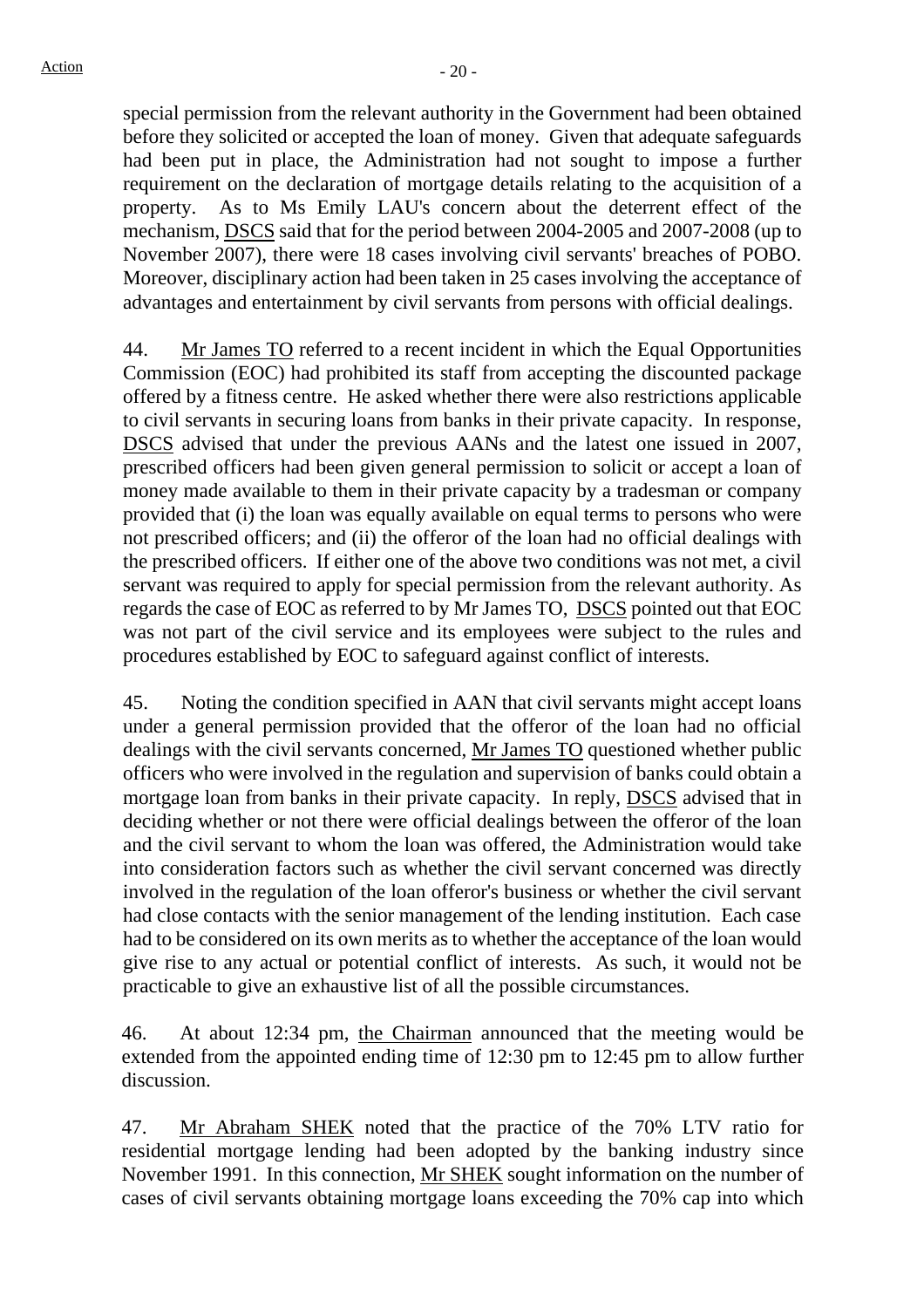investigation had been conducted since then, with a further breakdown on the number of cases in which the civil servants obtaining such loans were found to have conflict of interests and the number of cases in which no irregularity was detected. The Administration noted the request and would endeavour to provide the information after the meeting.

(*Post-meeting note*: The Administration's response to Mr Abraham SHEK's request above was issued to members vide LC Paper No. CB(1)891/07-08 on 22 February 2008.)

48. At around 12:42 pm, the Chairman proposed to further extend the meeting, which would continue till 12:45pm, for 10 more minutes thereafter. There was no dissenting view from members present. The Chairman also informed members at this juncture that he had received a proposal from Mr WONG Ting-kwong in writing which he suggested to deal with later as discussion was still underway. Members present did not raise objection to the Chairman's suggestion.

49. Mr LAU Kong-wah was gravely concerned whether there was any breach of any statutory requirement if Mrs Anson CHAN had obtained a 100% mortgage loan without prior approval from her supervisor. He considered that the matter was of a serious nature and the Administration should account for details of the case to the public. He restated his query on whether Mr Chris PATTEN, the former Governor, and/or the relevant authority in the Government, had given approval to Mrs Anson CHAN or any other civil servant to obtain a residential mortgage loan exceeding the 70% cap.

50. DSCS reiterated that she could not provide details of specific cases of serving or former civil servants in which approval had been given to obtain loans in their private capacity. She also informed members that the record on declaration of investment by individual civil servants (mentioned in paragraph 6 of the Administration's paper) would only be kept for five years after the civil servant concerned had left the civil service. In this regard, she said that Mrs Anson CHAN had left the civil service for over five years. Mr LAU Kong-wah was dissatisfied with the Administration's reply and urged the Administration to look into the case of Mrs Anson CHAN to demonstrate to the public its commitment in upholding the high standard of integrity and conduct in the civil service.

51. Noting that the requirement for civil servants to obtain special permission before obtaining loans if any one of the specified conditions under the AAN was not met had been in place since the 1970s, Ms Emily LAU was concerned about the number of such applications considered and approved since then. In reply, DSCS said that the requirement had been in place for a few decades and there could well be quite a number of such cases. However, the required information was not readily available and considerable efforts would be required to retrieve and consolidate such information.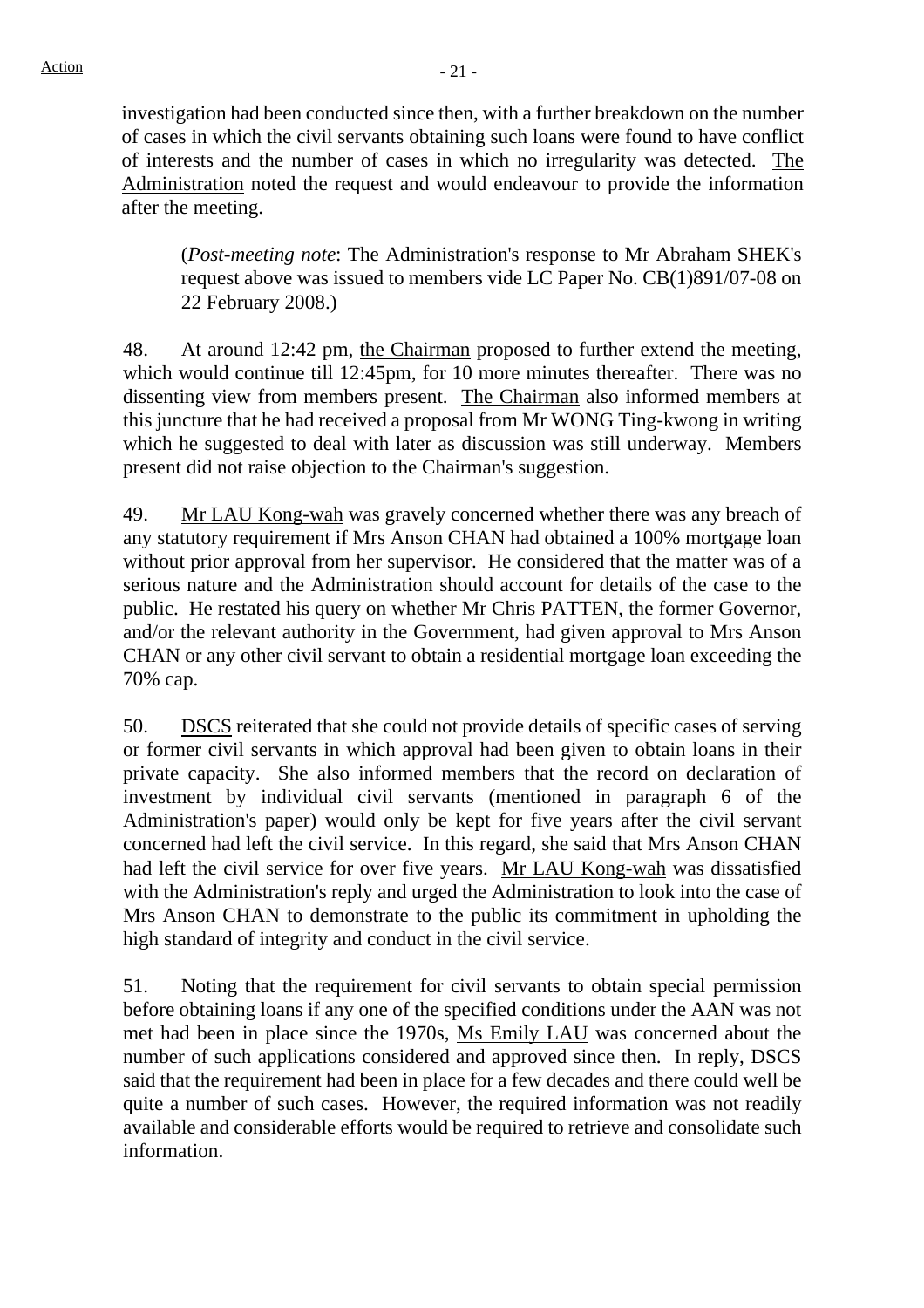#### Motion proposed by Mr WONG Ting-kwong

52. The Chairman referred to the proposed motion in writing received from Mr WONG Ting-kwong and read it out:

"建議政府就前布政司陳方安生取得十成樓宇按揭事件了解詳情,並向 公眾作出交待。"

(Translation)

"It is proposed that the Government should look into the incident in which Anson CHAN FANG On-sang, former Chief Secretary, obtained a 100% property mortgage loan; and give the public an account of the incident."

(The proposed motion had been tabled at the meeting at the request of Ms Emily LAU.) The Chairman informed members that he considered the motion directly related to the agenda item under discussion.

53. As it was about 12:49 pm, Ms Emily LAU raised a point of order and said that the motion should be proposed before the appointed ending time of the meeting, i.e. 12:30 pm. As some Panel members had already left the meeting without noting that a motion would be proposed, Ms LAU considered it unfair and inappropriate to proceed with the motion.

54. Mr WONG Ting-kwong explained that he had decided to propose the motion after members had put forward their questions and after the Administration had given its responses. However, he considered that ultimately, the Administration had not addressed members' concerns satisfactorily. Given the widespread public concern about the case in which Mrs Anson CHAN had obtained a 100% property mortgage loan, Mr WONG considered it necessary for the Administration to give the public an account of the incident. Mr Jeffrey LAM shared Mr WONG's view and said that it was in the public interest for the Administration to look into Mrs Anson CHAN's case.

55. On the procedural aspects, the Chairman recapped that he had announced shortly after 12:30 pm that the meeting would continue for 15 minutes as some members would still like to ask questions. He recalled that within the aforesaid period of extension, he had informed the meeting that he had received a proposed motion from Mr WONG Ting-kwong. He also suggested at that juncture to deal with it later. Members present at the meeting did not raise any objection. The Clerk said that according to relevant provisions of the House Rules, a motion which had been proposed and agreed to be dealt with during the appointed meeting time or the extension of 15 minutes as decided by the Chairman could be dealt with during the further extension of the meeting.

56. At around 12:53 pm, the Chairman proposed to further extend the meeting for 10 minutes beyond 12:55 pm. Members present did not raise objection to the further extension.